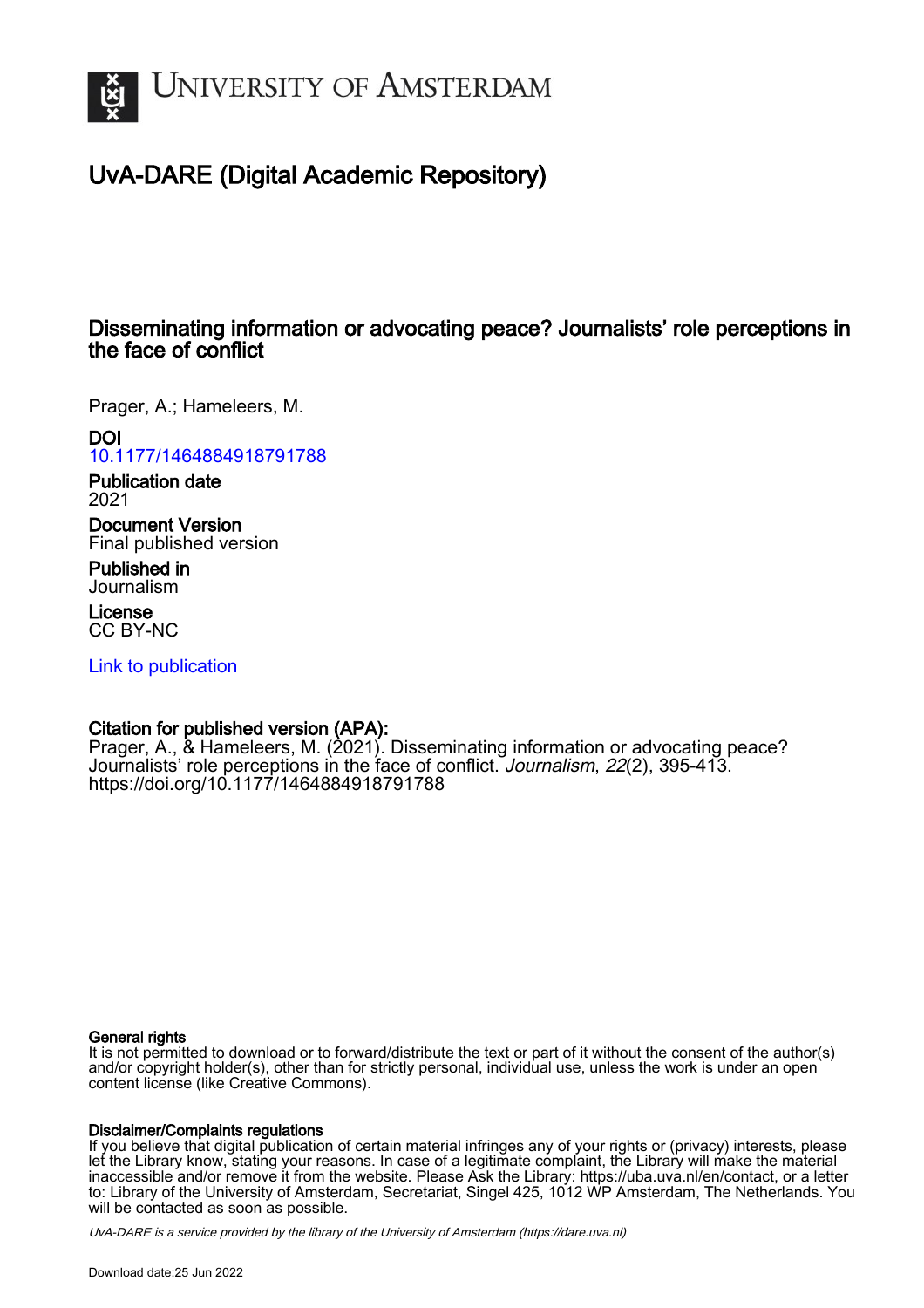**7917[88](http://crossmark.crossref.org/dialog/?doi=10.1177%2F1464884918791788&domain=pdf&date_stamp=2018-08-13)**JOU0010.1177/1464884918791788Journalism**Prager and Hameleers**

*Article*



# **Disseminating information or advocating peace? Journalists' role perceptions in the face of conflict**

Journalism 2021, Vol. 22(2) 395–413 © The Author(s) 2018



https://doi.org/10.1177/1464884918791788 DOI: 10.1177/1464884918791788 Article reuse guidelines: [sagepub.com/journals-permissions](https://uk.sagepub.com/en-gb/journals-permissions) [journals.sagepub.com/home/jou](https://journals.sagepub.com/home/jou)



#### **Alicia Prager** University of Amsterdam, The Netherlands

## **Michael Hameleers**

University of Amsterdam, The Netherlands

#### **Abstract**

Journalists play an important role in the formation of public opinion and can therefore be regarded as influential actors in conflict resolution. In Colombia, where the peace process remains a highly debated issue, the media are assumed to fuel polarization instead of dialogue. Indeed, deep societal divisions have been unveiled during last year's plebiscite. In this environment, the concept of Peace Journalism has gained popularity among journalists, as it may promote a more nuanced debate. Against this backdrop, this study explores the role perceptions of Colombian journalists and their compatibility with the premises of Peace Journalism. To provide in-depth insights into journalists' role conceptions, 16 semi-structured interviews with Colombian journalists were conducted. The results indicate that journalists hold a very active stance and want to influence and engage the public with their work, closely identifying with the role of the public mobilizer.

#### **Keywords**

Journalists' role perceptions, peace process, peace journalism, polarization

The Colombian peace process, aiming to end a conflict that has shaken the country for over 50years, is facing one setback after the other. The slow implementation of the

#### **Corresponding author:**

Michael Hameleers, University of Amsterdam, Amsterdam School of Communication Research/ASCoR, Nieuwe Achtergracht 166, 1018 WV Amsterdam, The Netherlands. Email: [m.hameleers@uva.nl](mailto:m.hameleers@uva.nl)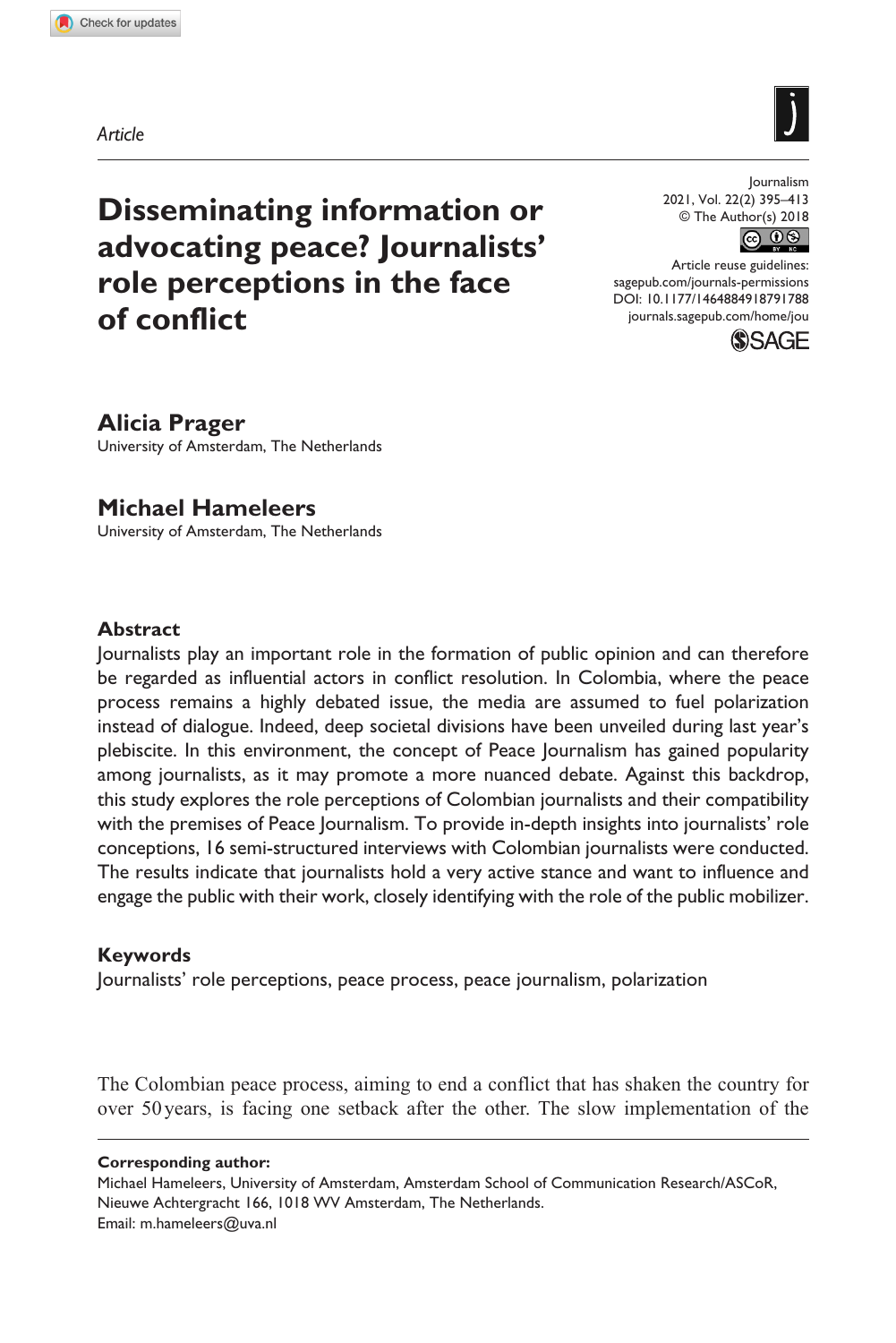accord that the government signed with the Revolutionary Armed Forces of Colombia (Fuerzas Armadas Revolucionarias de Colombia, FARC) is affecting the ongoing peace negotiations with today's biggest active guerrilla group, the National Liberation Army (Ejército de Liberación Nacional, ELN), as mistrust is increasing further. Because various armed groups are moving into the vacuum that the demobilization of the FARC created, violence surges in parts of the country (*El Espectador*, 2018; *Semana*, 2018). Meanwhile, Colombia remains polarized concerning the question of how to move forward – for example, with regards to transitional justice (Restrepo and Ramírez, 2016).

The media play a paramount role in the formation of public opinion regarding peace building processes. In the Colombian context, the coverage of the conflict has been criticized for fuelling polarization instead of fostering peace (e.g. García-Marrugo, 2013). Although journalists are assumed to play a key role in the framing of peace and conflict, little is known about how Colombian journalists *themselves* experience their role in peace building. The way journalists perceive their role has been shown to have a substantial impact on their production of media content (e.g. Bartholomé et al., 2015). Against this backdrop, in-depth qualitative interviews with Colombian journalists were conducted to better understand journalistic role perceptions in the midst of the Colombian peace process.

The Colombian conflict involves many different actors, fighting over influence and access to resources. In the absence of state control in many rural regions, right-wing armed groups have been formed to counter the resistance of the left-wing guerrilla. In addition, criminal groups, primarily interested in illicit trade, play a central role in the conflict. The state itself spurred the violence further, for example, in the scandal of the 'falsos positivos'. In this setting, civilians were killed and presented as fallen guerrilla to fake war victories (Verdad Abierta, 2015). In the course of the conflict, 7.3 million people were internally displaced and around 220.000 lost their lives (Felter and Renwick, 2017; UNHCR, 2017). The peace process, started under president Juan Manuel Santos, has mainly been about the treaty with the FARC, the country's largest guerrilla group.

On 7 August 2018, Iván Duque from the right-wing party Centro Democrático was elected as the new president. During the election campaign, Duque called for changes to the peace accord, which critics fear might threaten the already unstable process. Yet, it remains to be seen how these changes can contribute to his promise to fight the polarization of the country (Manetto, 2018). Meanwhile, public opinion about the peace process continues to be surrounded by a fierce debate (Universidad de los Andes, 2018). These developments have created a sensitive work environment for journalists. In addition, especially journalists living in rural areas are affected by the conflict, and consequentially face serious security threats (FLIP, 2018). Furthermore, the working atmosphere is influenced, confined and convoluted by the interests and agendas of media organizations. Prominent media organizations, such as the two main TV stations Caracol and RCN or the newspapers *El Tiempo* and *El Espectador*, communicate strong views on the peace process. In this context of organizational constraints, it is important to understand *how* journalists interpret and negotiate their role in covering the Colombian peace negotiations.

One approach that received attention in Colombia is the concept of Peace Journalism, which can be distinguished from dominant ways of news reporting in its focus on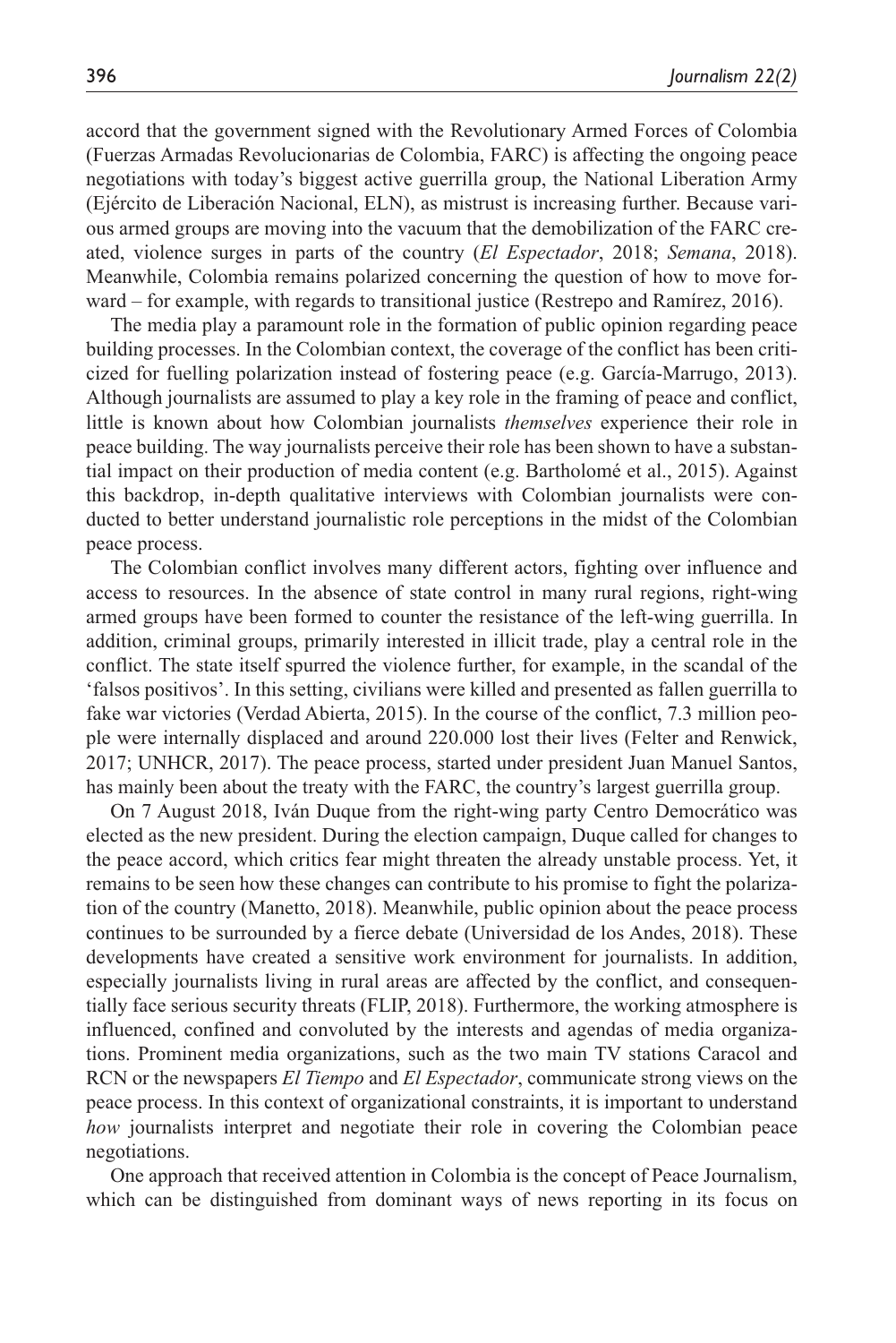backgrounds and the context and causes of conflict. Peace journalism focuses less on societal elites (Lynch and McGoldrick, 2012). However, this proposed style of reporting has been criticized for crossing the line to advocacy and opposes the notion of objective journalism – which also touches upon recent developments and accusations of 'fake news' (Van Aelst et al., 2017). In addition, critics highlight that the concept of peace journalism is not compatible with journalistic working practices that emphasize conflict as a key news value (e.g. Bartholomé et al., 2015).

In this setting, the results of this study confirm and extend the principles of Peace Journalism. However, none of the interviewed journalists evaluated the work of the national media in positive terms. Their opinions of the local media were more positive. However, at the local level, the topic of self-censorship is a highly relevant one due to security concerns (FLIP, 2018). The findings of this research provide insights into the perception of journalistic agency in the context of Peace Journalism. By demonstrating how journalists renegotiate their role in the face of conflict, this study contributes to our understanding of the influence of journalists on the framing of heated societal debates.

## **Journalistic role perceptions**

Journalistic roles describe what obligations and responsibilities journalists ascribe to their own job and how they see their relationship with the public, as well as with politics and businesses (Donsbach, 2008; Van Dalen et al., 2012). Four role conceptions suggested by Cassidy (2005) can be used to describe the most central roles of journalists. These are as follows: the *disseminator*, the *interpreter*, the *adversary* and the *public mobilizer*. The disseminator sees his or her role as simply distributing information quickly, while avoiding unverifiable facts. The interpreter sees as a prior task to investigate claims of officials, to analyse complicated matters and to talk about national policy. The adversarial scrutinizes the actions of public officials as well as of other influential actors. In this study, the interpreter and the adversarial will be incorporated into one role conception, namely the watchdog, as conceptualized by Skovsgaard et al. (2013). The public mobilizer emphasizes that giving voice to everyone is the primary aim of journalism. In addition, journalism should include ordinary people in public debates, should propose possible solutions for urgent problems, and should set the agenda (Cassidy, 2005).

An additional category is useful for the present analysis: the advocate. Aiming to 'value judgments according to political, social, or moral standards' (Donsbach and Klett, 1993) this role perception taps into the extent to which journalists think they *should* go in actively promoting peace. It is often seen as a counterpart to the notion of impartiality. Yet, it potentially frees journalists from a bias towards elite sources and a 'he said, she said' style of reporting. It is thus in favour of a more analytical approach to socio-political reality (Donsbach and Klett, 1993; Entman, 1989).

Against this backdrop, the four categories that will be used as a starting point for this discussion are as follows: the disseminator, the watchdog, the public mobilizer and the advocate. Based on the conceptualizations of these various role perceptions, we introduce the first central research question: To what extent and how are journalists negotiating different roles between being a mere disseminator of information, an alert watchdog, an involving public mobilizer or an active advocate? (RQ1).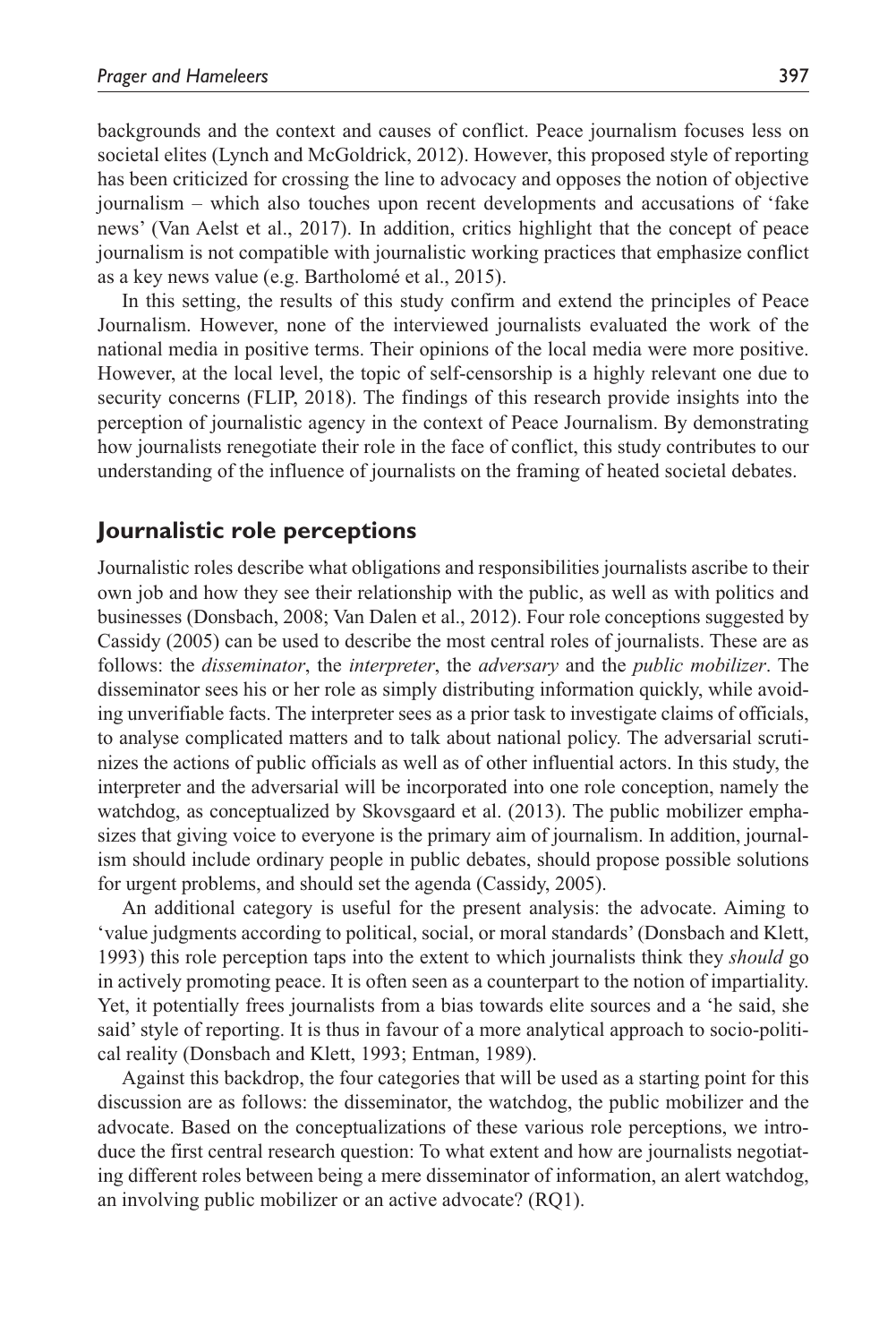#### *Interpretative journalism and role conceptions in peace journalism*

Over the last decades, a rise of a more interpretative style has been noticed in journalist practices in many countries (Esser and Umbricht, 2014; Patterson, 1996; Salgado and Strömbäck, 2011). However, as pointed out by Salgado and Strömbäck (2011), the definition of this term, including practical and theoretical conceptions, remains highly debated. As common ground, the majority of studies identify that interpretative journalism moves beyond the hard facts and descriptive nature of journalism. This style of journalism entails that news coverage is driven by the theme decided upon by the journalists or editors. Patterson (1996) has even argued that journalists select a theme prior to covering the facts. In any case, interpretative journalism entails an emphasis on the meaning of news events, beyond describing the 'Who, What, Where and When'. (Salgado and Strömbäck, 2011: 149).

Interpretative journalism counters the hard news paradigm and the idea of objectivity. Its active stance gives the journalist more control over a story and changes his or her relationship with the source, as the journalistic role is not seen as only repeating what has been said, but also providing contextual details and historical relevance (Salgado and Strömbäck, 2011). Hence, a journalist takes a greater responsibility regarding the content of the story and presents a broader picture.

A critique on this strand of journalism is that the focus on the 'why' behind a story makes the news all too dependent on the journalists' view. Patterson (1996) claims that interpretative journalism asks too much by requiring journalists always stay on top of the motives and agenda of politicians. Moreover, he is critical of the role of journalists as they are subject to economic pressures and are in many cases not held accountable themselves. Such a view that media should provide a more unfiltered version of what sources say, is countered by supporters of interpretative journalism. They suggest that there is a need for contextualized, analytical information (Salgado and Strömbäck, 2011). Furthermore, it is argued that neutral reporting is impossible, as a journalist is already subjective when choosing topics, interviewees and narratives.

Leaving aside the normative implications of interpretative journalism, an important reason for its development was that newspapers could not keep up with the fast pace of television and later, online news. As Patterson (1996) notes in the US media industry development, this resulted into a transition to the larger provision of context and background details. In this study, the perspective of Colombian journalists regarding the hard news paradigm versus a more interpretative style of journalism is relevant as it influences the stance they have on their role in the conflict. Journalists who favour more interpretative forms of reporting are likely to embrace an active role (Weaver and McCombs, 1980). This is further confirmed by empirical evidence from Bartholomé et al. (2015), who show that in conflict framing, journalists hold role conceptions that oppose the mere dissemination of information.

Peace Journalism in particular calls for a more *active* role of journalists in building peace. Importantly, peace journalism is rooted in interpretative routines (Fong, 2009). This type of journalism explores contexts and causes of conflicts and promotes the transparent representation of all stakeholders, not only of the elites. Also, it focuses on creative ideas for conflict resolution and the exposure of lies (Galtung, 2003; Lynch and McGoldrick, 2012). War journalism, in contrast, focuses on violence, elites and the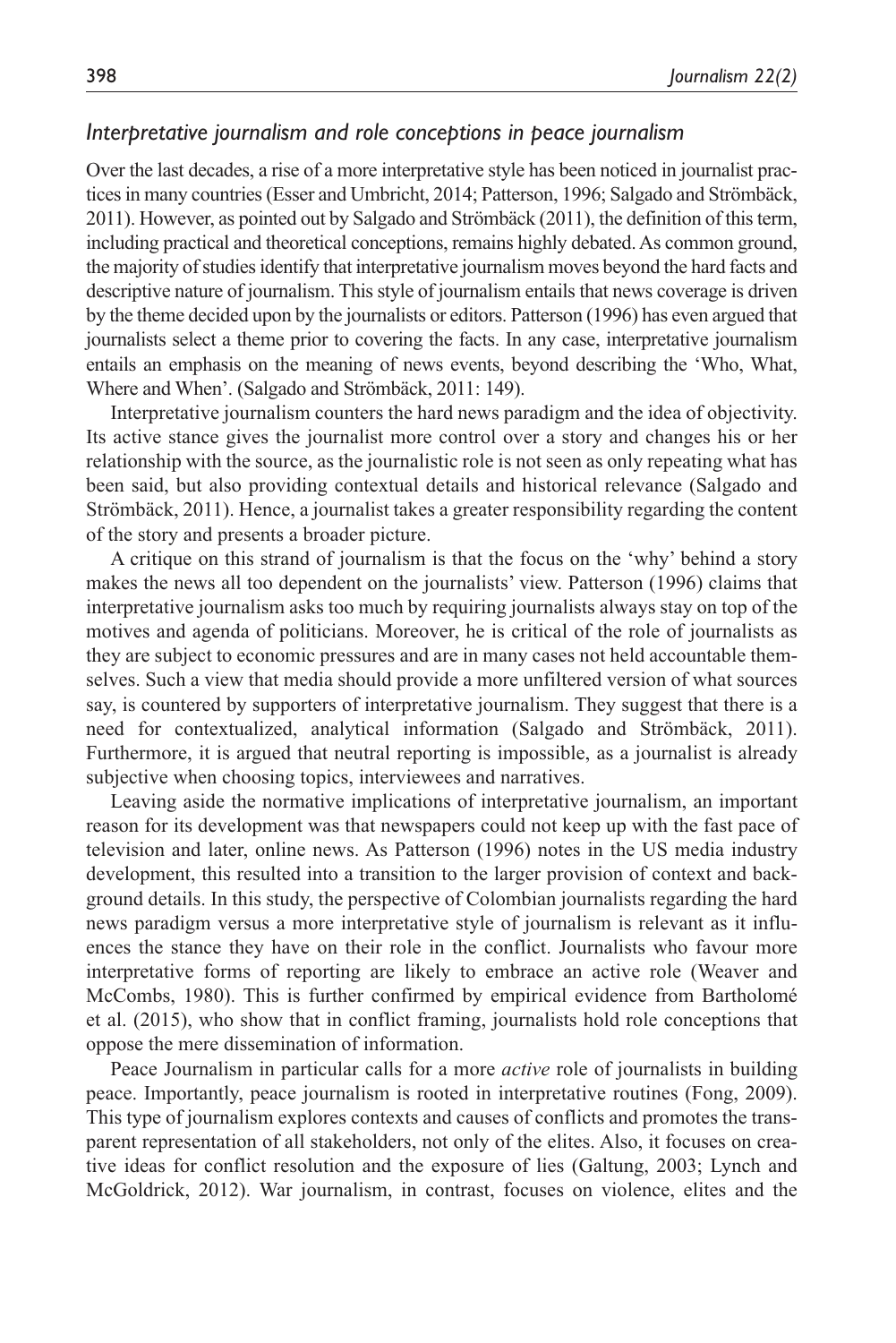question of victory, whereas peace journalism wants to present more nuances of any confrontation (Lynch and McGoldrick, 2012).

In Colombia, Peace Journalism has attracted a considerable level of attention. It has been praised by the government, researchers, and journalists themselves. One of the first initiatives in this direction was Medios para la Paz (MPP), meaning 'media for peace', launched by journalists in 1998 (Barajas, 2016). Today, there is a relatively high number of media projects focusing on peace building, such as Colombia2020 (2017) by *El Espectador*, ¡Pacifista! (2017), by Vice Colombia, La Silla Vacia (2017) or Verdad Abierta (2017) by the think tank Fundación Ideas para la Paz (FIP) and the magazine *Semana*.

Peace Journalism is regarded as a desirable way of dealing with a conflict, but can be rather impracticable in many cases. An example is the practice of mainstream journalism to highlight elite voices and conflict, with the aim of making a story more newsworthy and increasing the audience's interest (Harcupp and O'Neill, 2016). In this sense, Peace Journalism 'fails to take into account the dynamics of news production' (Barajas, 2016). Moreover, a fundamental question regards the way a journalist's role in conflict situations is perceived. Hanitzsch argues that a journalists' role is not to solve the world's conflicts. Also, he highlights that journalism is a product of the society around it and is therefore not suited to solve its conflicts (Barajas, 2016; Hanitzsch, 2004).

A second paramount point of critique is that in a conflict situation, the need for reporting atrocities should not be neglected. In this sense, Peace Journalism is said to be too soft, overly positive and even naïve (Barajas, 2016). Without doubt, journalists have a duty to hold actors accountable and point towards wrongdoings. Barajas questions the strategy of the Colombian government to actively promote the concept of Peace Journalism and suggests it might be a tactic to silence journalists from scrutinizing the ongoing conflict. However, we believe that the mere concept of Peace Journalism has to be seen separate from Santos' government's usage of it, because Peace Journalism does not promote the dissolution of discourses that involve violence. Its aim is to look deeper, contextualize, look for solutions and to not simply reproduce the official narrative of the elites (e.g. Keeble et al., 2010; Pilger, 2010). Furthermore, Peace Journalism is a way to reflect on the consequences that reporting might have on the audience. In this way, it is helpful in sensible situations, where the population's perception of conflict and its most central causes are critical in the process towards piece (e.g. García-Marrugo, 2013). Contrary to Barajas' understanding of the concept, it is not about publicly announcing that a journalist's work follows the examples of Peace Journalism, but rather about a self-reflection of newsrooms.

Against the background of the challenging context of interpretative peace journalism, the final research question of this paper is: To what extent and how do journalists perceive challenges and barriers in the execution of their journalistic role perceptions? (RQ2).

## **Method**

#### *Data collection*

A total of 16 semi-structured interviews were conducted, of which four took place via Skype and 12 in person in Bogotá and Medellín. Contact with the interviewees was established by purposive as well as snowball sampling (Marshall, 1996). Specifically,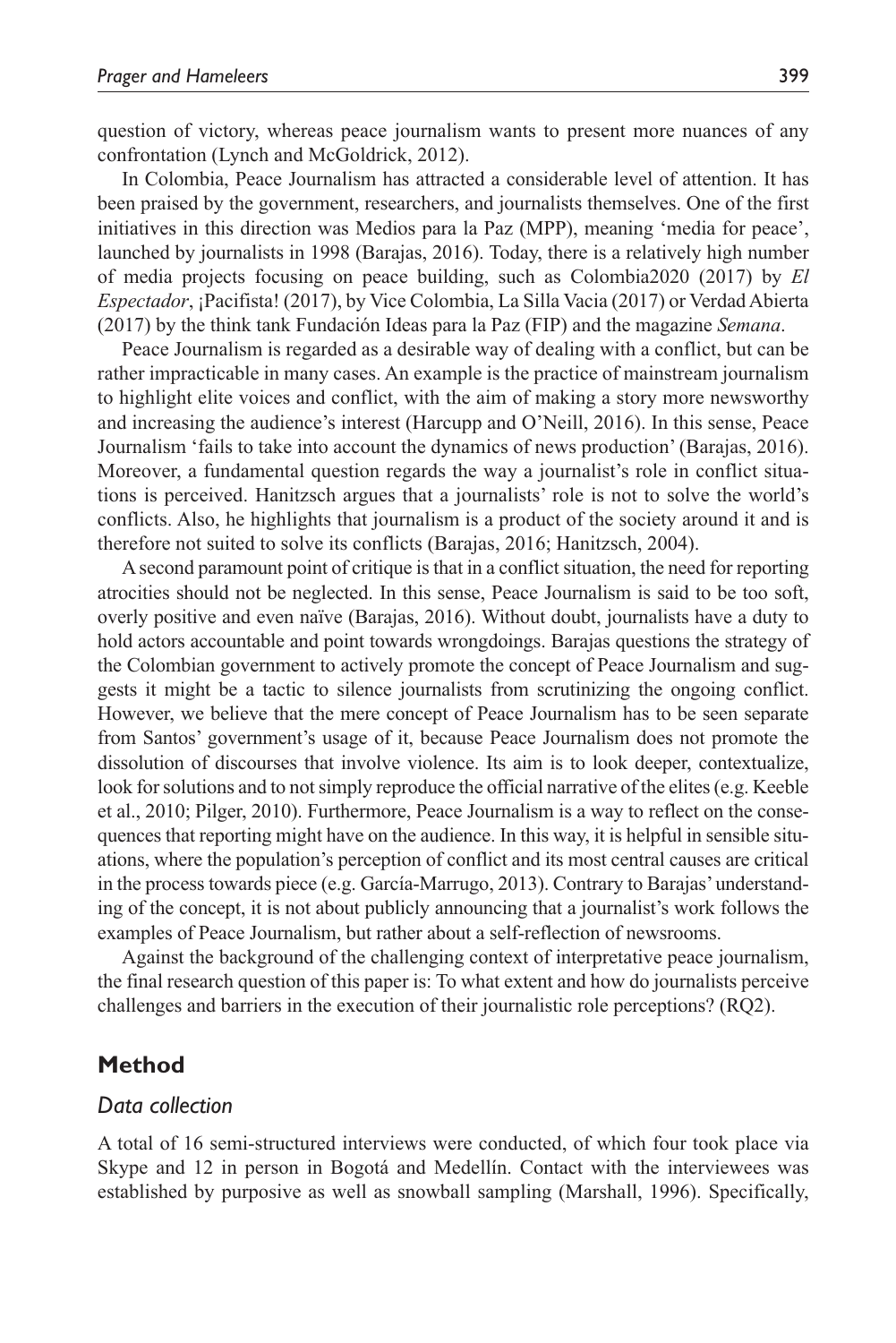this strategy entailed looking for journalists from diverse backgrounds and standpoints to acquire a diverse range of perspectives. Journalists from TV, radio, newspapers and digital projects of different generations and professional backgrounds were included in the search. Consequently, diversity regarding personal and professional experiences with the conflict was achieved. They were purposefully selected by looking for authors of articles from outlets that supported or opposed the peace negotiations in Havana, as well as through the contacts of friends and acquaintances. Subsequently, some interviewees provided further contacts. As can be seen in Table 1, most of the journalists were interviewed live in Bogotá, where the majority of bigger media outlets are based. However, five of the interviewees started their journalistic careers in other regions of Colombia. Nine journalists explicitly said to have been directly affected by the conflict.

The interview format was semi-structured (see Appendix 1 for interview guide). Most questions were unstandardized and open. This technique was chosen to give interviewees the possibility to include topics they personally regarded as important and to leave room for follow-ups (David and Sutton, 2011).

A theoretically guided approach ensured maximum efficiency and effectiveness of the interviews (Braun and Clarke, 2006). This approach allowed us to create relatively similar interview situations by asking journalists the same set of questions. However, in an inductive manner, the mostly open and explorative interview questions were modified when the interviewee had already talked about an issue before the relevant question came up or when a follow-up seemed fruitful (e.g. Braun and Clarke, 2006).

The interview questions became more specific throughout the interview. The rationale behind this approach was to first get a feeling for which themes were considered important by the journalists and to get a broader picture of their opinion. The more specific questions later aimed at avoiding jumping to false conclusions about what had been said before and to get a better feeling for the journalists' view (David and Sutton, 2011). In the end, the interviewees were asked to explicitly select one, or multiple, of the predeveloped role models to check if the conclusions were coherent with the journalists' own view. This can be seen as a form of a member check (Birt et al., 2016).

#### *Data analysis*

The data were recorded and fully transcribed and organized with the programme NVivo, which proved to be a helpful tool to gain a well-organized and in-depth insight into the data and develop a framework of codes (see Appendix 1 Table 2 for coding details).

The gathered data were coded following the approach of thematic analysis, as described by Braun and Clarke (2006), which provides a widely used framework to identify and analyse patterns, also called themes, across a collection of data items. This means that we looked for central topics in each interview, developed a codebook, applied them to the texts and searched for patterns. In this way, following the principles of Grounded Theory, theories were 'developed from empirical material'. (Flick, 2014). Codes were formulated while going through the data, clustered together and thereby reduced more and more. The most dominant ones are described in the results section. Specifically, the open codes were structured around specific role perceptions as main dimensions. After the process of constant comparison between dimensions and their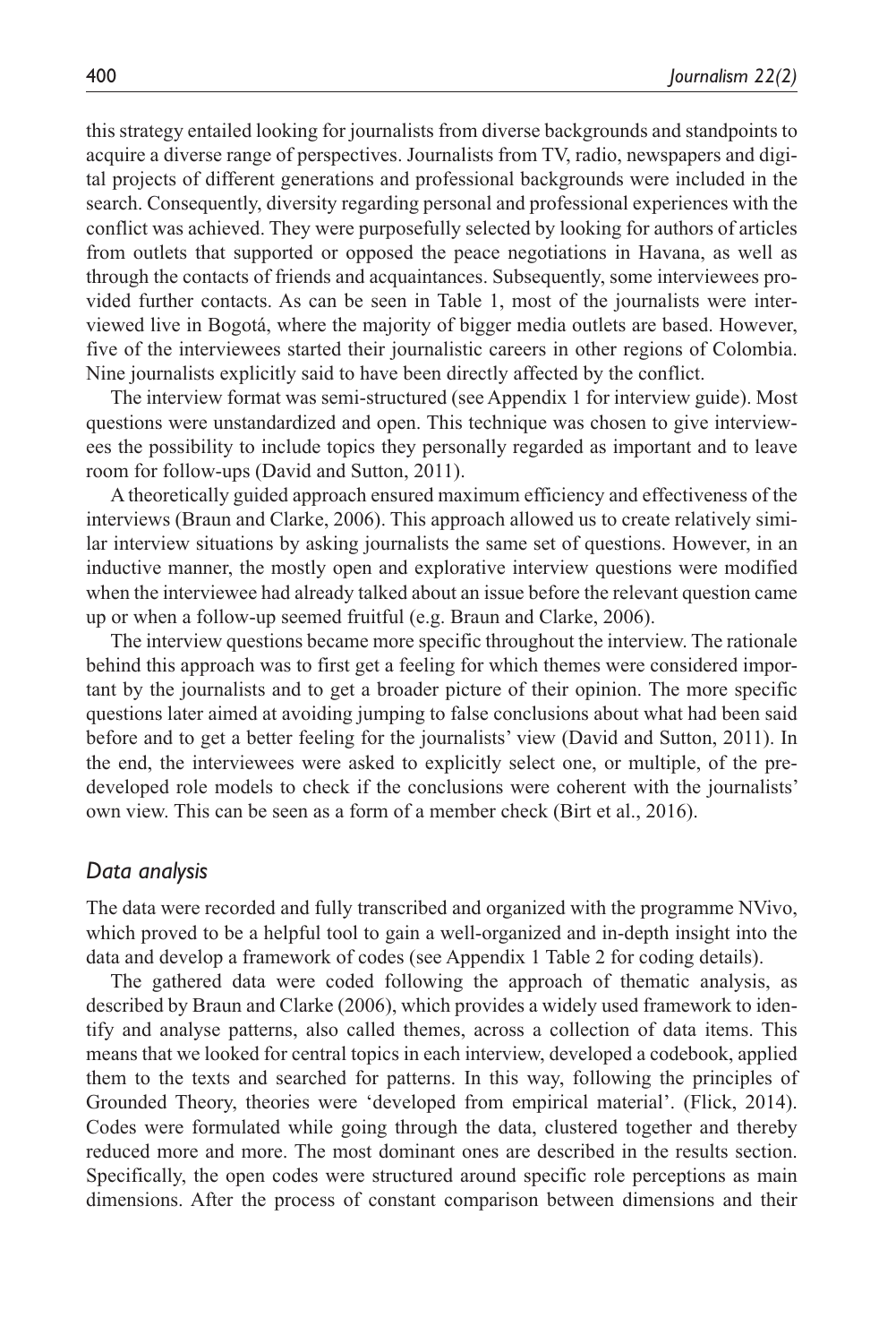|                    | Interview<br>date | Media type                        | Location | Interview<br>format | Duration |
|--------------------|-------------------|-----------------------------------|----------|---------------------|----------|
| <b>Journalist1</b> | 22/02/2017        | Website (international)           | Bogotá   | Skype               | 18:43    |
| Journalist2        | 02/03/2017        | Freelancer<br>(international)     | Bogotá   | Skype               | 45:20    |
| Journalist3        | 03/03/2017        | TV (national)                     | Bogotá   | Skype               | 59:00    |
| Journalist4        | 07/03/2017        | Newspaper (national)              | Bogotá   | Skype               | 56:08    |
| Journalist5        | 04/04/2017        | Magazine, Newspaper<br>(national) | Bogotá   | In person           | 60:09    |
| Journalist6        | 05/04/2017        | Radio (regional)                  | Bogotá   | In person           | 17:25    |
| Journalist7        | 05/04/2017        | Radio (regional)                  | Bogotá   | In person           | 14:30    |
| Journalist8        | 05/04/2017        | Radio (regional)                  | Bogotá   | In person           | 31:37    |
| Journalist9        | 05/04/2017        | Radio (regional)                  | Bogotá   | In person           | 31:50    |
| Journalist 10      | 05/04/2017        | Radio (regional)                  | Bogotá   | In person           | 37:01    |
| ournalist          | 05/04/2017        | Radio (national)                  | Bogotá   | In person           | 34:16    |
| Journalist12       | 06/04/2017        | Newspaper (national)              | Bogotá   | In person           | 41:42    |
| Journalist13       | 10/04/2017        | Website (international)           | Medellín | In person           | 60:20    |
| Journalist 14      | 11/04/2017        | Newspaper (regional)              | Medellín | In person           | 60:05    |
| Journalist 15      | 18/04/2017        | Online Radio<br>(international)   | Bogotá   | In person           | 36:34    |
| lournalist 16      | 19/04/2017        | Freelancer (national)             | Bogotá   | In person           | 58:37    |

**Table 1.** Description of participants and interview context.

indicators, codes were refined and developed into more general themes. The indicators were compared both within and between role perceptions. Within role conceptions, we also structured the themes around the dimensions of challenges and opportunities. Next, opinions on these topics, as well as their related role conceptions were related back to theory and analysed driven by the research questions.

## **Results**

## *In between four role models*

The journalists interviewed for this study, with the exception of Journalist 1, all held a very active role conception. That said, even Journalist 1 saw the role of the media as important in shaping the public debate but underlined the importance of *detachment*. 'We have a very big power in our hands which is the power to construct and transform', Journalist 1 said. The norm of objectivity was rejected by all journalists. They said – even though to varying degrees, as can be seen from the discussion below – that their own experience would be reflected in their work. Again, the only exception was Journalist 1, who believed in the possibility of objective reporting.

*Disseminator.* This role conception is the least active one of the four conceptualized categories. However, journalists mentioning this role conception did not see it as opposed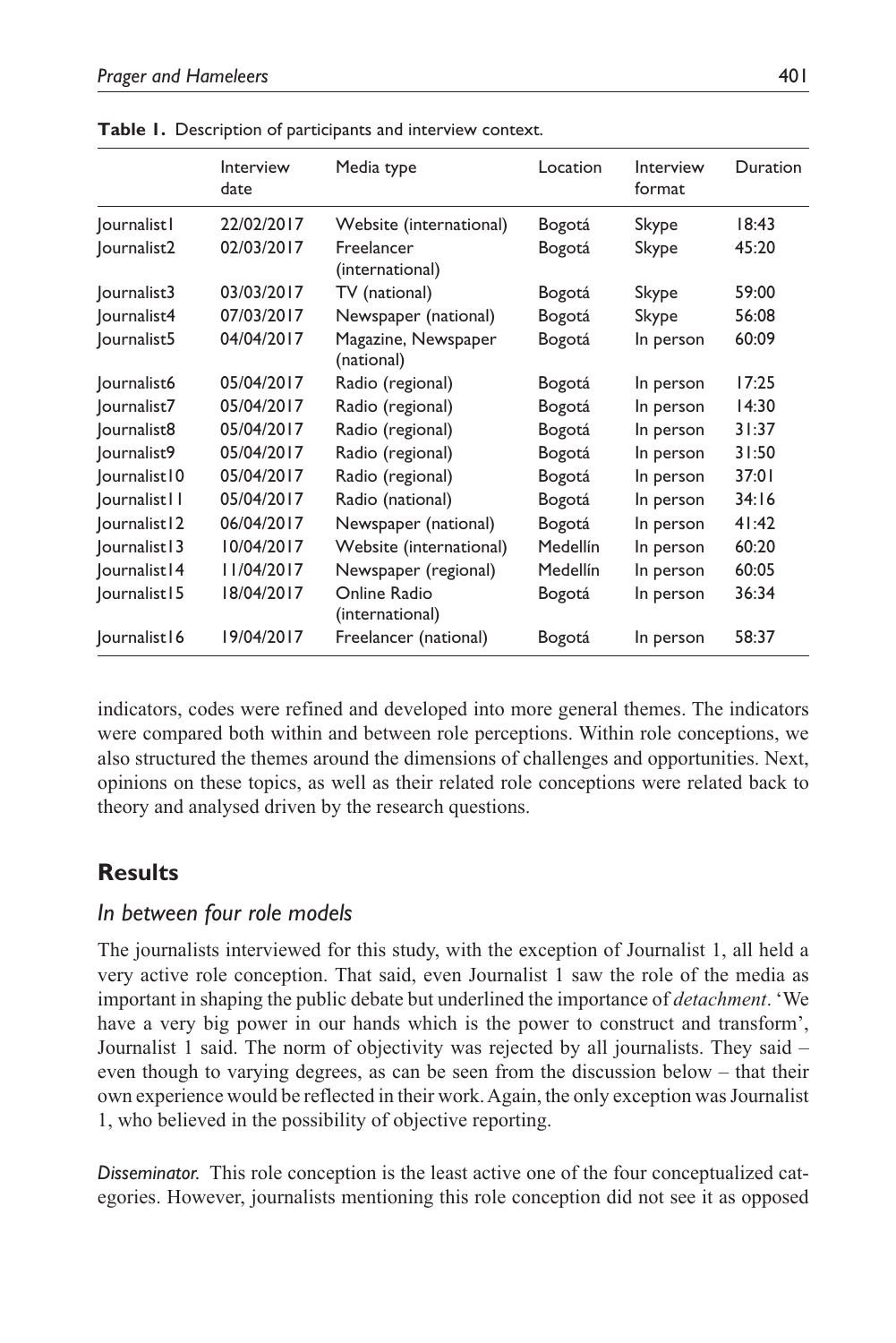to taking an active stance but referred to it in terms of the obligation of spreading the truth and sticking close to the facts. This was especially highlighted with regards to the high share of misinformation and the biased media environment: 'The protagonists are the stakeholders of the conflict, in this case the government, the armed groups, and – most importantly – the people. They are the ones who need to be visible, not the journalists', Journalist 8 said. In addition, bridging information gaps was an important topic, as, for example, emphasized by Journalist 13, who said most of the victims he meets were victims of paramilitary groups, while his audience blames the FARC for everything.

Journalist 4, who described himself as a supporter of the peace process, told a story in which he had interviewed someone who criticized parts of the peace deal and wanted to include this into a news piece. His editor immediately changed the angle of the story saying that as a newspaper supporting the peace process, they couldn't publish criticism on it. The journalist himself felt like it would have been the right choice to disseminate what had been said, instead of sticking to the editorial line of supporting the deal. Criticism of this role conception was articulated the light of underlining the necessity to contextualize and not only disseminate information without thorough verification, by, for example, Journalist 15.

*Watchdog.* The category of the watchdog was in most cases brought up in the context of calling out omissions of the state and the spread of misinformation by all sides. Thereby it involved strong investigative duties for journalists. At the same time, this role was associated with putting journalists at risk, when, for example, covering corruption. Journalist 4, 10, 12 and 16 opposed this category, with the argument that watching the elites would not be enough and instead emphasized the importance of the role of journalists to give a voice to the civil society. Furthermore, they stressed that in the context of war, it was not possible to stay detached as a watchdog but that active participation in the public debate was necessary.

*Advocate.* 'We have tried to be very objective in our work and this is not working. We lose and we are becoming each day more distant from the people', said Journalist 16. This journalist stressed that, in the middle of a war, it was simply impossible *not* to get involved. At this point, it was recurrently highlighted that they as journalists were also Colombians, who have had their own experiences with the conflict and their own interests about how to move forward. In this sense, as mentioned before, the notion of objectivity was rejected in favour of pursuing an advocative role.

Another way of looking at it was the question of how much activism was needed to get the audience to listen. As Journalist 13 said, 'I sometime take an activist role. But for play. You know? Because I believe that if I take more of an activist role, more people will listen to me'. All the interviewees, who talked about themselves as advocates, supported the peace process and were in favour of pushing for reconciliation. But also those journalists, who did not think about themselves as advocates mentioned the great responsibility of Colombian media in shaping the public opinion and finding possible ways to move forward.

At several points, this conception overlapped with arguments for being a public mobilizer. As Journalist 12 phrased it,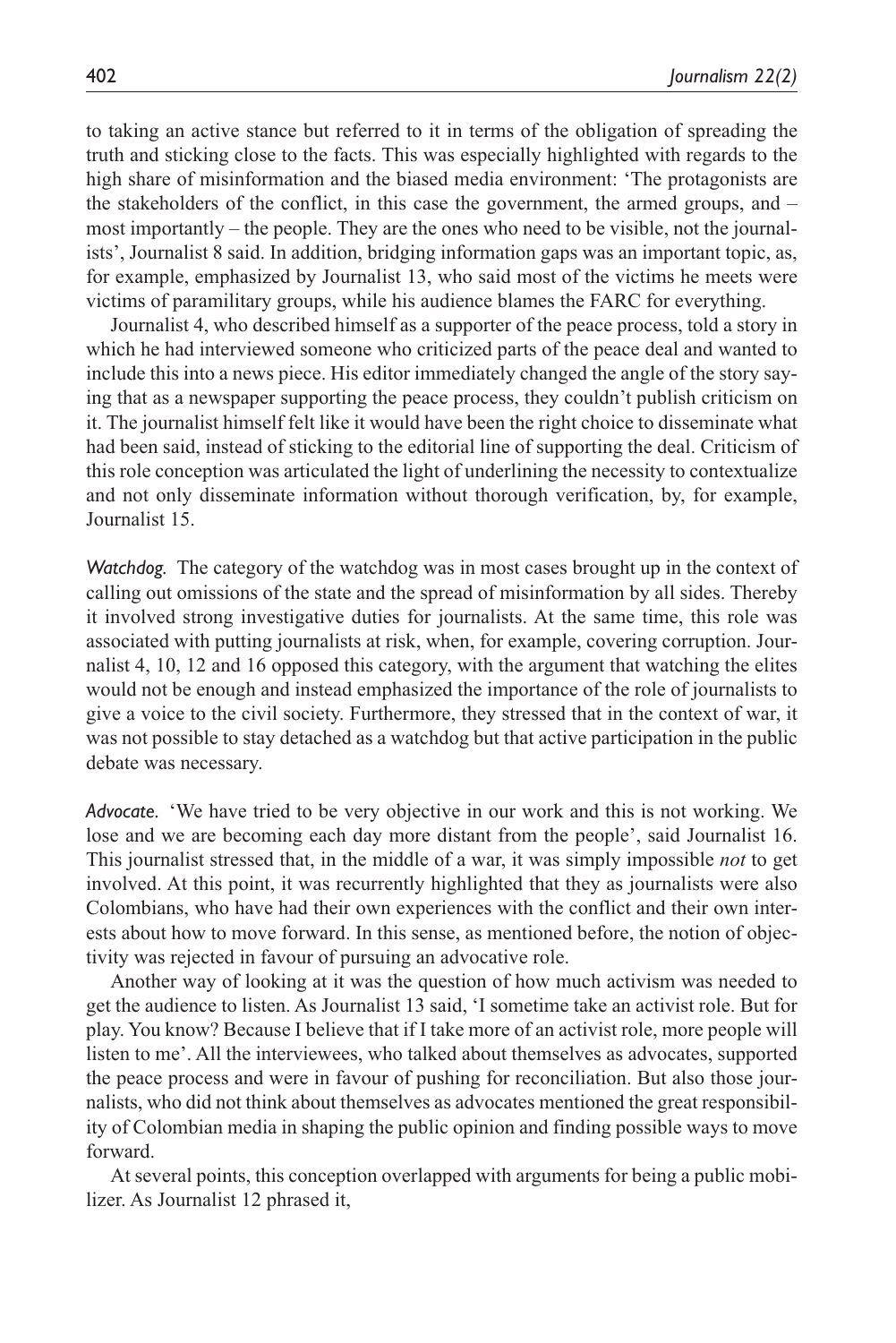give voice to all the movements, organizations, of all types and all political stances that have been suffering in the conflict but have resisted and have a story to tell. Not only as a memorial of the conflict but as proposals for the construction of peace.

*Public mobilizer.* This category was most dominant in journalists' interpretations. Giving a voice to everyone as opposed to only focusing on the elites was seen as a primary task by many of the interviewees. At the same time, the failure to do so was one of their main critiques of the national media sphere. Thereby, telling the stories of ordinary people and shedding light on what was going on in society were the main reasons for the journalists to choose this category. For 12 of them, the mobilization of people to participate in shaping the country's future was defined as a goal. As Journalist 12 said, 'We have been trying to involve the audience more with several opinion columnists–military persons, activists, guerrillas–for them to nourish all visions'. This aim was even mentioned if the Public Mobilizer was not chosen as a category, as in the case of Journalist 4. For him, the inclusion of the whole society was especially important because of his definition of the Colombian conflict as social, instead of political.

## *A challenging climate to go forward*

In light of RQ2, several major challenges regarding the role of the media in the conflict can be identified, as they play an important role in shaping public opinion. The challenges that were mentioned most frequently in the interviews are the polarization of the country, the inaccurate framing of the government – in the sense that the peace deal was used synonymous with peace – and the difficulties surrounding the implementation of the peace accord.

One of the most significant commonalities was the concern about the poor performance of the country's national media outlets in terms of independent reporting as well as regarding the mediated reality of the conflict. Therefore, failures of the media will be a prevailing theme throughout the following analysis. In this context, the concept of Peace Journalism has been mentioned recurrently and highlighted for its potential to improve the journalistic praxis in Colombia.

*Polarization.* In Colombia's polarized debate about moving forward, two highly opinionated camps oppose each other: One in favour of the peace accord with the guerrilla and one against it. Interviewees criticized that media outlets were driving this societal split further. There is little space for nuances and therefore little space for constructive discussions. As Journalist 13 said,

Rather than putting that on the political agenda, which would be a duty as a journalist, they put it on the public agenda. So, Santos has a fight with Uribe. And now the country is divided into Santistas and Uribstas. You know what I mean. While, … I wasn't born a Santista. Or an Uribista.

This is further intensified through the dynamics of social media, as it was mentioned by several interviewees. Due to the possibility to filter opposing opinions, social networks create bubbles in societies, in which people tend to only consume media content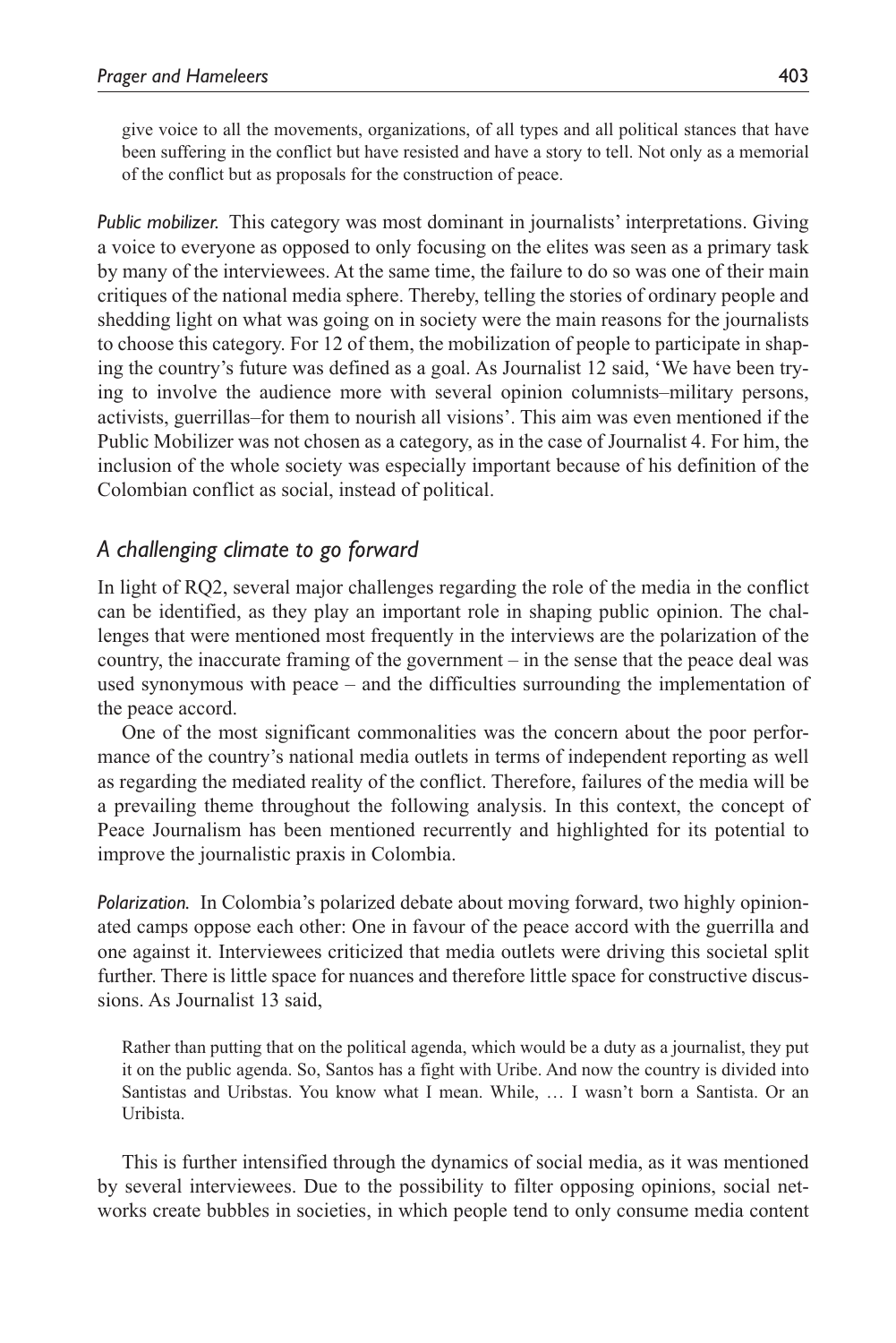that confirms their views. Journalist 13 spoke about campaigns of misinformation in conservative circles, such as the high salary for ex-combatants and the difficulty to dismantle such allegations, while being filtered out of these communications on, for example, Twitter.

Furthermore, the questions of transitional justice, reconciliation and impunity are causing much disagreement. Explaining the complexity of these emotional issues to the audience has been mentioned as a major difficulty and main failure of the Colombian media. As Journalist 8 said,

Nobody explains anything. […] This is how people become polarized and confused. They see a media outlet and notice that it is the view of the government, or another one that is presenting a leftist view. And people don't know any more whom to believe.

Without exception, the journalists spoke of the necessity for a change in the statusquo of conflict reporting.

Journalists 5, 12, 14, 15 and 16 explicitly talked about the potential that the concept of Peace Journalism could have for such a transformation, especially its focus on the civil society instead of on the elites, which was described as major advantage. Platforms such as ¡Pacifista! and Colombia2020 were brought up as best practice models. However, their digital character, distribution strategy via Social Media and active stance as supporters of the peace process limit their readership – especially when compared to the impact of the TV stations Caracol and RCN. Journalist 16 said, 'The problem with Colombia2020, *El Espectador*, is that it is mainly digital and many people in Colombia still don't have access to the Internet. […] So they are amazing but most of their stories don't reach anyone'.

*Inaccurate framing by the government.* A barrier that many journalists brought up was the strong push by the government for a 'speech of peace', as Journalist 16 formulated it. And Journalist 14 said, 'Santos tells the world that there is peace in Colombia but there is no peace because the FARC is not the only armed actor. […] The peace doesn't exist'. This refers to the government's practice to try to convey to the world that Colombia left its troubles in the past. This includes the need to set the deal with the FARC equal to bringing peace to the country (Restrepo and Ramírez, 2016), while turning a blind eye on the big remaining challenges. An example is the intensifying conflict between the two guerrilla groups ELN and the Popular Liberation Army (Ejército Popular de Liberación, EPL) in Catatumbo, close to the Venezuelan border (*El Espectador*, 2018).

Moreover, the role of the FARC is often over-emphasized. 'The reality of Colombia's conflict is that the FARC is a victimizer of only maybe 34% of the total number of victims. But all the attention is on the FARC. FARC. FARC', said Journalist 13. This is especially true for the international picture of the conflict. Within Colombia, considerable coverage on the role of other armed actors also exists. However, political and economic elites have an interest in keeping reports about current violence in the country down, several interviewees remarked. 'If you see more details, you will see the carpet. And you will see that they use these beautiful words to hide an impunity agreement for everybody', Journalist 15 said.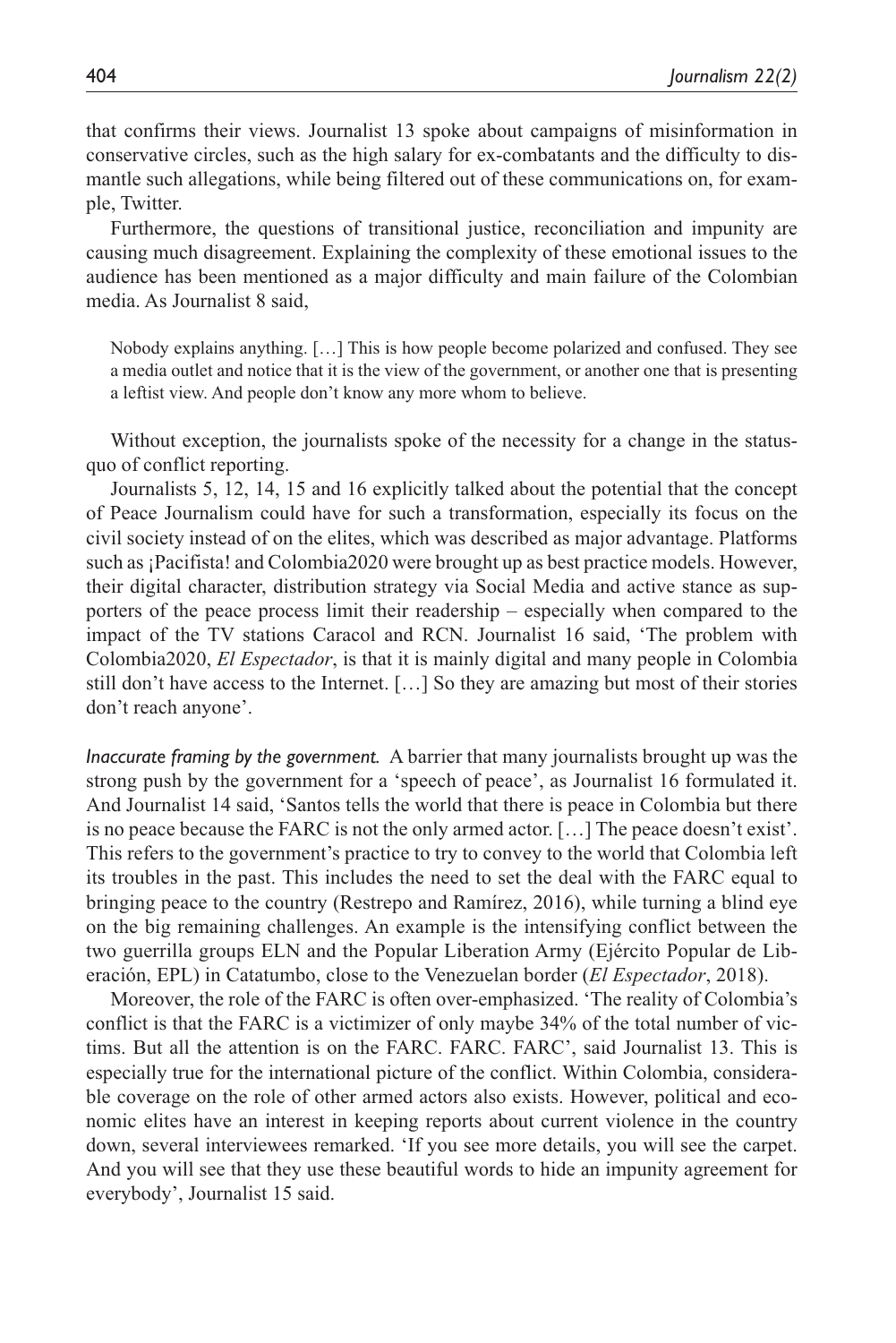Concerning RQ2, it can be concluded that the above mentioned perceived spread of misinformation from all parties plays an important role, as it poses a big challenge for journalists to report truthfully – a goal that all interviewees underlined.

#### *Implementation of the peace accord*

In this context of polarization and misinformation, the successful implementation of the accord as well as further steps into the direction of reconciliation and stability are difficult. All 16 journalists consistently pointed out that the real challenge for the country lies in this phase. 'Colombia is a hurt country, psychologically and physically. There are a lot of scars', Journalist 3 said.

Hence, the disputed nature of the agreements concerning transitional justice is not surprising. Not all members of society support the peace accord as introduced in Colombia. In the beginning of October 2016, the Colombian electorate rejected the accord in a plebiscite. However, the government interpreted the negative outcome as a demand to renegotiate and decrease concessions made to the FARC and finally pushed the revised accord through without consulting the population again (Brodzinsky, 2016). For many 'No' supporters, these revisions were not far-reaching enough. 'Changes were not profound. They started to implement it against the will of the people', Journalist 14 said. Most of the other interviewees were much more positive about the deal, as Journalist 2: 'It is one of the most complete peace agreements internationally that I have ever seen. […] Maybe the process is not perfect but we should be striving for it'. At the same time, it is crucial that over 60 percent of Colombians did not vote (*El Tiempo*, 2016) and that the voter turnout was especially low in areas most affected by the conflict.

Among citizens who voted, considerable differences could be noted, depending on the region. In the most affected regions, voters tended to approve the peace process (*El Mundo*, 2016).

Another uncertainty is posed by the vacuum that has been created through the demobilization of the FARC, especially in terms of access to the country's natural resources. At the moment, one of the fiercest competition takes place in the field of goldmining, especially regarding illicit trade, where goldmining has already overtaken the profit derived from cocaine (Alsema, 2016). Furthermore, there has been a stark increase of killings of social leaders by different armed groups in rural regions (*Semana*, 2018). Journalist 4 said about the current instabilities: 'And what if these motherfuckers [paramilitaries] still don't like it to have a leftist party in politics in Colombia. Are they going to kill them like before?'

Important for this so-called post-conflict time is also, as, for example, Journalist 11 said, that the society as a whole, including the media, learns how to speak and think in peaceful terms. With regards to the media sector, the potential of the concept of Peace Journalism was highlighted by some interviewees. But such a change of mentality takes time, Journalist 11 said. Journalist 5, who aims at being thought-provoking with her columns, talked about the necessity to stop and think and change common newsroom practices. For her, the main challenge is to not give up in this process: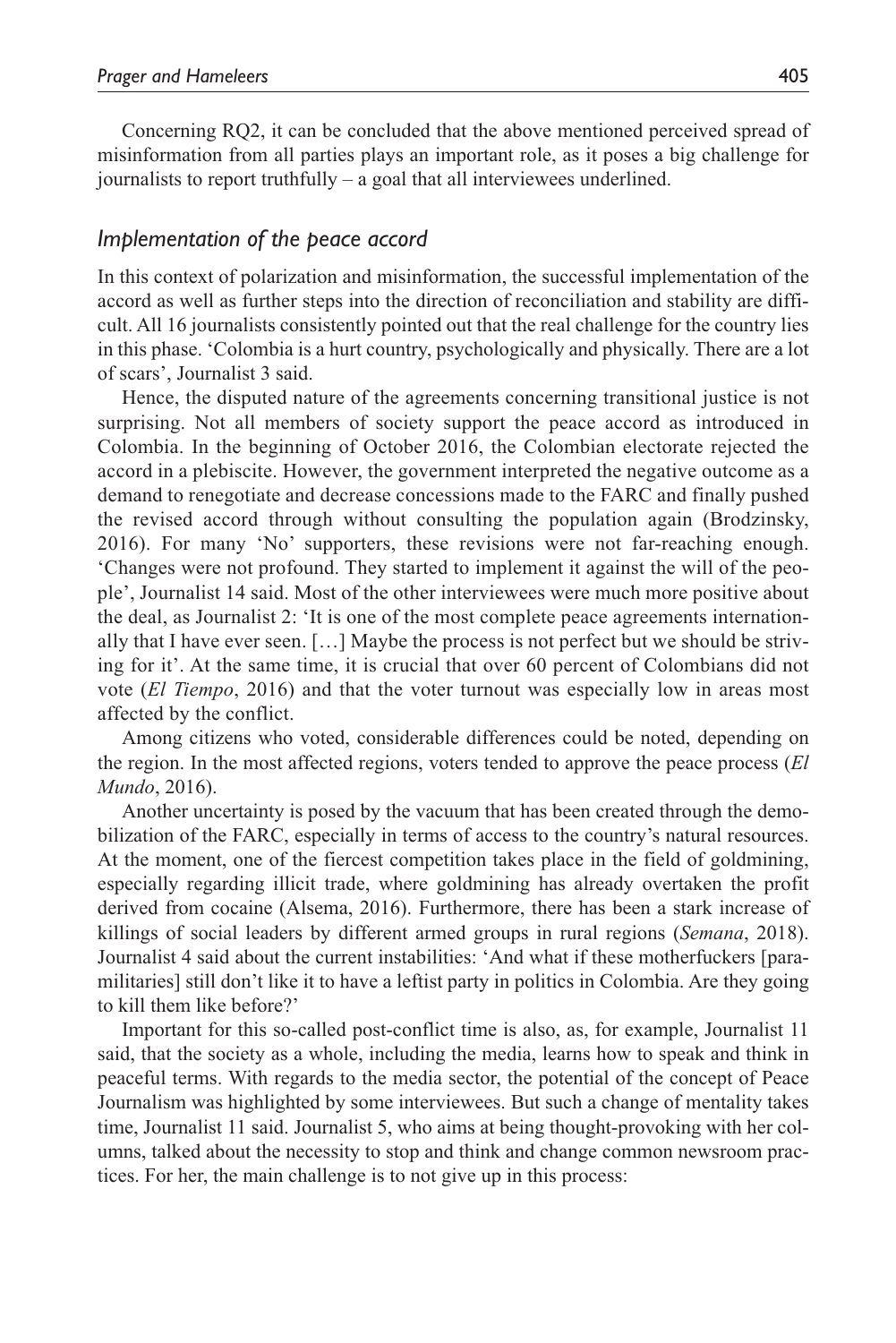'I am a distance runner, marathons. And you have to have resistance. In war as in peace. You have to be willing to run for a long time. And that is very hard. People like things fast. That's like the Narco culture. But peace processes are very slow'.

## **Discussion**

Situated in a context confronted with the severe consequences of conflict, this study aimed to provide in-depth insights into the role perceptions of Colombian journalists in the country's conflict. RQ1 aimed to investigate to what extent and in what ways Colombian journalists identify with various role models foregrounded in research (e.g. Cassidy, 2005). The role of the public mobilizer was favoured by many. There was a strong tendency of perceiving the duty of journalists as giving voice to the civil society and telling the stories of citizens, instead of providing a stage for the elite. This corresponds with Cassidy's (2005) definition of the term as giving a voice to everyone, including ordinary people in public debates, proposing possible solutions for problems and actively setting the agenda. In the light of Colombia's high level of polarization, this was seen as an important counter-strategy to involve the whole society into finding a way forward. All journalists, even though to varying degrees, shared this active approach to the role of journalists to bring about change in society. This attitude links well with the concept of Peace Journalism, as will be discussed below.

At the same time, the most important duty mentioned was to contextualize and analyse, which is connected to all the described role perceptions. This goes hand in hand with the perceived importance of interpretative journalism in Colombia that was confirmed by the majority of interviewees. Also, it is in line with the global shift of journalism to strengthen its focus on the 'why' question (e.g. Patterson, 1996; Salgado and Strömbäck, 2011). However, the increase of interpretation in news was also problematized. It was seen as a failure of the media when mentioned in the sense that journalists take sides and refuse to show the whole picture of a story. At this point, Hanitzsch's (2004) argument that journalists are a product of society is important, especially with regard to the Colombian context of concentrated media ownership structure and security concerns. Furthermore, according to Patterson (1996), they are subject to economic and political pressure, while the public cannot hold journalists accountable.

Journalists had a strong sense of providing a public service by telling the lesser told stories and enabling people to engage in the public debate. The central tendency points towards the role perception to mobilize the audience by providing information and context. Journalists called for self-reflection, which is an explicit aim of Peace Journalism. Within Peace Journalism, journalists are prescribed the role to contribute to peaceful conflict transformation. Therefore, they have to be aware of their central role and responsibility in society. The journalist operates in a sensitive area, where caution is urgently needed and open self-reflection crucial (Mitra, 2016). Within Peace Journalism, this selfreflection should ideally happen in a way that is comprehensible for the audience (Lynch and McGoldrich, 2005; Mitra, 2016). Indeed, the results of this study indicate that journalists see a need for change and search for ways forward.

In today's world of an endless stream of information, journalists are required to connect the dots and provide context (Patterson, 1996). This development is fostered through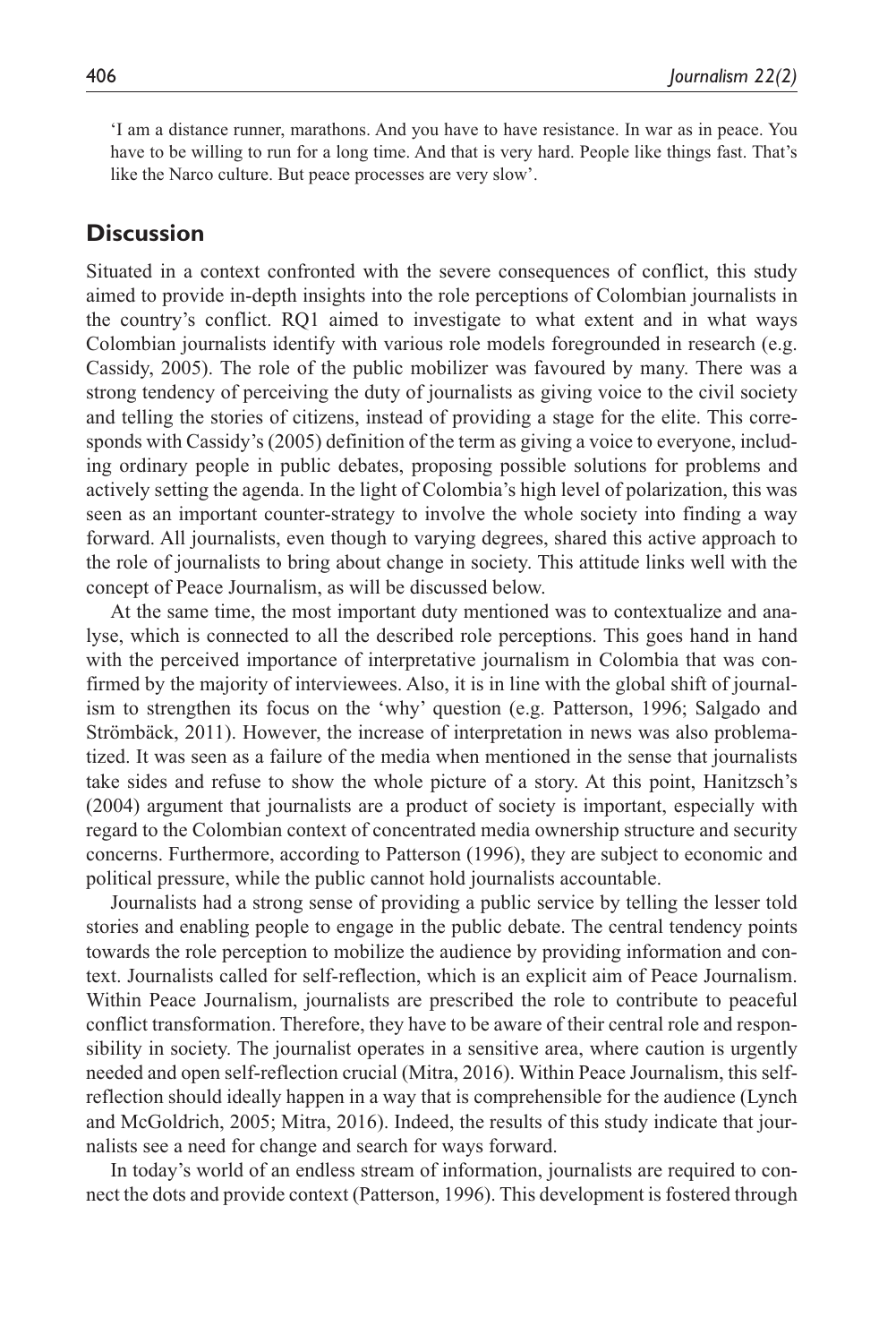social media (Gandour, 2016), posing an opportunity and a challenge for journalists at the same time. While social media offers possibilities in peace building, as they have the potential to foster communication beyond social divides (Howard, 2015), its actual dynamics can further social division, as people tend to look for news that confirm their views (Gandour, 2016). This played a substantial role in the 2016 plebiscite. Especially the 'No' campaign mobilized strongly via digital platforms (Roddel, 2016). Furthermore, they provided a stage for political actors to spread messages themselves, bypassing the media (Gandour, 2016). Regarding RQ2, this was seen as very problematic in the light of the high amount of misinformation in the Colombian discourse, as it is hard for journalists to counter inaccurate statements (Engesser et al., 2017).

Against this backdrop, it can be concluded that that the concept of Peace Journalism is indeed compatible with the role perception of Colombian journalists. The main features of the concept of Peace Journalism have been embraced by the interviewees. This includes a stronger focus on contextualizing, proposing solutions, giving voice to the voiceless and turning away from the practice of only offering a voice to the elites (Keeble et al., 2010; Fong, 2009). This also regards the role perception of journalists as advocates. Within Peace Journalism, this role is primarily seen as an instrument to not only illuminate existing problems, but to also advocate possible solutions (Shaw et al., 2011). No clear reluctance towards a more advocative approach was found, which dismisses the criticism of Peace Journalism crossing the lines towards activism in this context.

A criticism of Peace Journalism, as well as other forms of interpretative approaches, is that they dismiss the notion of objectivity, which can have an important function of legitimization for a newspiece (Skovsgaard et al., 2013). Journalists disregarded this criticism, as 15 from the 16 interviewed journalists rejected the notion of objectivity. Rather, they called for an active stance that goes well with the concept of Peace Journalism.

However, the actual feasibility of the concept is another question. At the one hand, journalists hold a very active role conception and interpretative journalism is salient in the Colombian media landscape. At the other hand, it is difficult to improve the situation because of concentrated ownership structures, continuing security concerns on the local level, as well as an orientation towards soft news (Gómez-Giraldo et al., 2010) and the intensification of polarization through social media (Rodríguez et al., 2015). Various obstacles for the implementation of the peace accord further complicate the situation. Nevertheless, many interviewees spoke of the opportunities in the current situation. The long-lasting conflict raised the awareness for the need for change, increasing the popularity of Peace Journalism.

However, it is by far not wide-ranging enough to profoundly change the Colombian media landscape. The doubt of the impact that engaged journalists can have on the country illustrates the negative perspective interviewees had on the overall media landscape. Yet, an example for a context in which practices of Peace Journalism could be very fruitful is the potential to counter the fear that many people have of the FARC. This is especially true for those citizens that live far from the most affected areas of conflict and never had direct contact with the FARC, but instead only have the mediated picture of the former guerrilla group. This is not to justify committed atrocities, but to emphasize what many interviewees said: namely that media outlets have spread a lot of fear of the group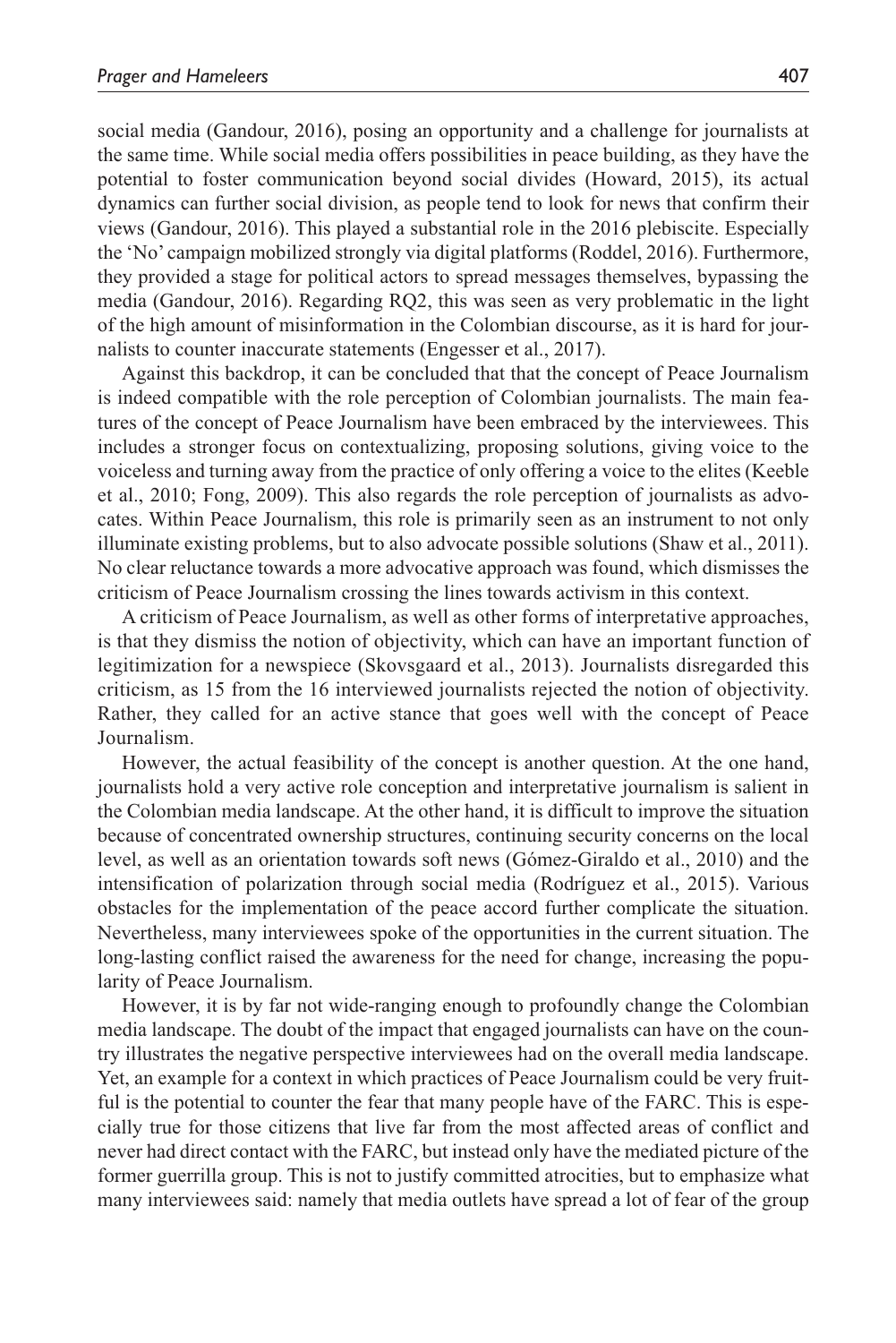by extensively reporting on the actions of the FARC in the conflict, without providing much context. Today, parts of the deep polarization of society revolve around the question of penalties for former combatants versus reincorporation (*Semana*, 2017).

At this point, a couple of this study's limitations have to be noted. While the interviewees of this sample had a very active role perception, this might not be the case for Colombian journalists in general, as the described results are not representative. It could be argued that journalists are more likely to agree to participate in respective research if they have a strong opinion on the topic. Likewise, a strong interest in a political issue and high empathic concern have been shown to be positively correlated with assuming an active role (Bekker, 2005). However, it is not surprising that journalists might simply have strong opinions towards the countries development considering the long historical roots of the conflict and the way it has severely affected many lives.

Another point is that answers could be subject to a social desirability bias, also influenced by the presence of the interviewer. Also, the interview conditions were not consistent, as some were conducted via Skype and some in person. The same concerns the language used, as some interviewees were comfortable with doing the interview in English, while others preferred Spanish.

Despite these limitations, this study has provided insights into journalists' role perceptions in the face of conflict. While Colombian journalists experience many obstacles in their work, such as highly concentrated ownership structures, continuing security concerns and the spread of misinformation, they held an active role perception and strongly aimed to engage the public. To a large extent, this is compatible with the practises promoted by Peace Journalism, which gained considerable popularity and demand in Colombia, creating a market for its products. Yet, it is a small market and reaches only a limited audience, a decisive obstacle, which is why the concept of Peace Journalism remains contested and needs further development of its potential for the Colombian market.

#### **Funding**

The author(s) received no financial support for the research, authorship, and/or publication of this article.

#### **References**

- Alsema A (2016) 80% of Colombia's gold production either informal or illegal: Mining association. *Colombia Reports*. Available at: [http://colombiareports.com/80-colombias-gold-pro](http://colombiareports.com/80-colombias-gold-production-either-informal-illegal/)[duction-either-informal-illegal/](http://colombiareports.com/80-colombias-gold-production-either-informal-illegal/)
- Barajas H (2016) Peace journalism A panacea for post-conflict Colombia? *Panorama* 10(18): 121–135.
- Bartholomé G, Lecheler S and de Vreese CH (2015) Manufacturing conflict? How journalists intervene in the conflict frame building process. *International Journal of Press/Politics* 20(4): 438–457.
- Bekker R (2005) Participation in voluntary associations: Relations with resources, personality, and political values. *Political Psychology* 26(3): 439–454.
- Birt L, Scott S, Cavers D, et al. (2016) Member checking: A tool to enhance trustworthiness or merely a nod to validation? *Qualitative Health Research* 26(13): 1802–1811.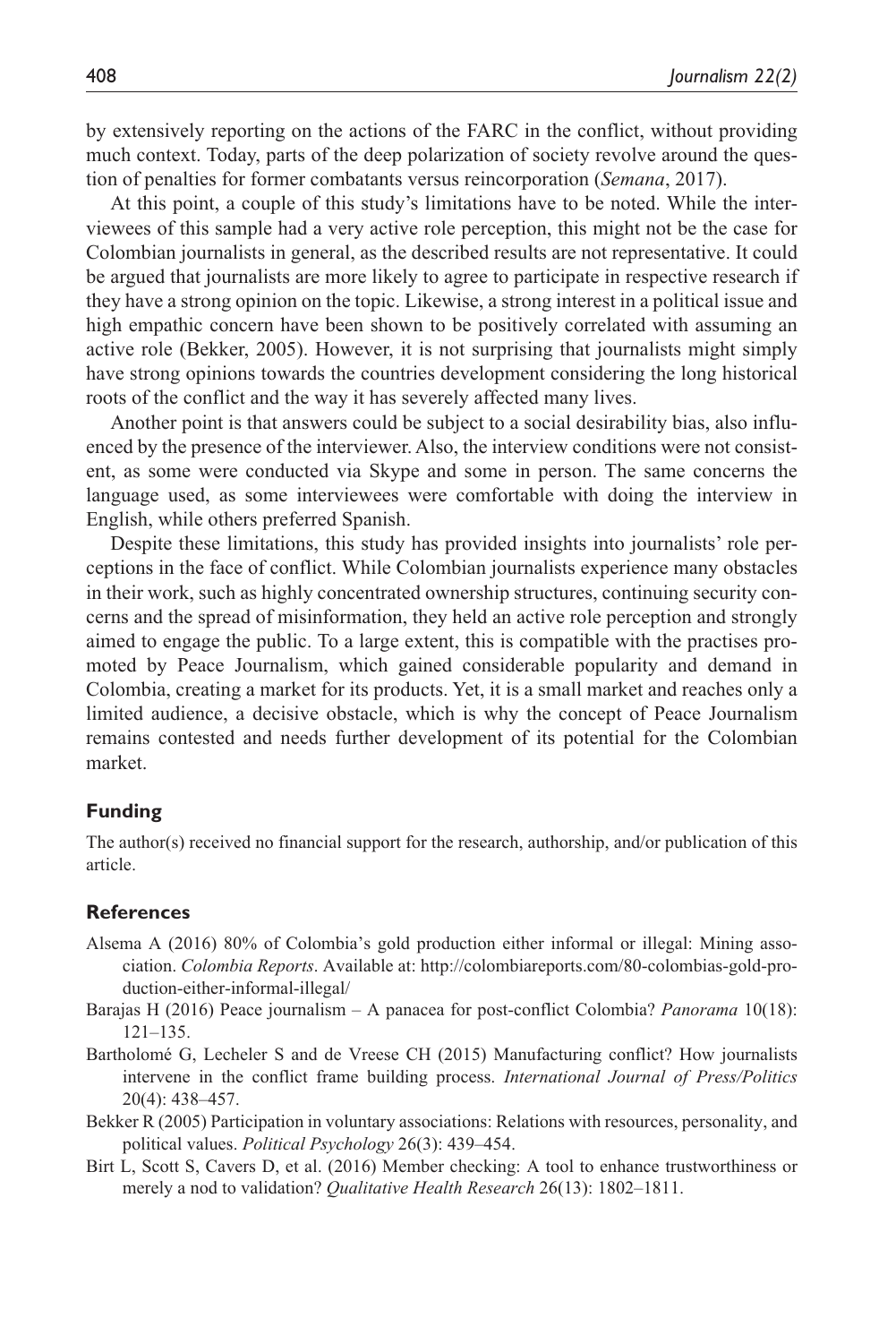- Braun V and Clarke V (2006) Using thematic analysis in psychology. *Qualitative Research in Psychology* 3(2): 77–101.
- Brodzinsky S (2016) Colombia to sign new peace deal with Farc rebels despite ongoing objections. *The Guardian*, *24 November*. Available at: [https://www.theguardian.com/world/2016/](https://www.theguardian.com/world/2016/nov/23/colombia-farc-sign-new-peace-deal-objections) [nov/23/colombia-farc-sign-new-peace-deal-objections](https://www.theguardian.com/world/2016/nov/23/colombia-farc-sign-new-peace-deal-objections)
- Cassidy WP (2005) Variations on a theme: Professional role conceptions of print and online newspaper journalists. *Journalism & Mass Communication Quarterly* 82(2): 264–280.

Colombia2020 (2017) Inicio. *El Espectador*. Available at:<http://colombia2020.elespectador.com/>

- David M and Sutton CD (2011) *Social Research: An Introduction*. Los Angeles, CA; London; New Delhi, India; Singapore; Washington, DC: SAGE.
- Donsbach W (2008) Journalists' role perception. In: W. Donsbach (ed) *The International Encyclopedia of Communication*. Oxford: Blackwell; pp. 2605–2610.
- Donsbach W and Klett B (1993) Subjective objectivity: How journalists in four countries define a key term of their profession. *International Communication Gazette* 51(1): 53–83.
- *El Espectador* (2018) Eln habla de la guerra que le declaró el Epl en Norte de Santander. *El Espectador*, *21 March*. Available at: [www.elespectador.com/noticias/nacional/eln-habla-de](www.elespectador.com/noticias/nacional/eln-habla-de-la-guerra-que-le-declaro-el-epl-en-norte-de-santander-articulo-745580)[la-guerra-que-le-declaro-el-epl-en-norte-de-santander-articulo-745580](www.elespectador.com/noticias/nacional/eln-habla-de-la-guerra-que-le-declaro-el-epl-en-norte-de-santander-articulo-745580)
- *El Mundo* (2016) Las regiones más golpeadas por el conflicto votaron 'sí' al acuerdo de paz en Colombia. *El Mundo*, *3 October.* Available at: [http://www.elmundo.es/internacional/2016/10](http://www.elmundo.es/internacional/2016/10/03/57f22653ca4741b54a8b45e0.html) [/03/57f22653ca4741b54a8b45e0.html](http://www.elmundo.es/internacional/2016/10/03/57f22653ca4741b54a8b45e0.html)
- *El Tiempo* (2016) La del plebiscito fue la mayor abstención en 22 años. *El Tiempo*, *2 October.*  Available at: [http://www.eltiempo.com/politica/proceso-de-paz/abstencion-en-el-plebiscito](http://www.eltiempo.com/politica/proceso-de-paz/abstencion-en-el-plebiscito-por-la-paz-36672)[por-la-paz-36672](http://www.eltiempo.com/politica/proceso-de-paz/abstencion-en-el-plebiscito-por-la-paz-36672)
- Engesser S, Ernst N, Esser F, et al. (2017) Populism and social media: How politicians spread a fragmented ideology. *Information, Communication & Society* 20(8): 1109–1126.
- Entman RM (1989) *Democracy without Citizens: Media and the Decay of American Politics*. Oxford: Oxford University Press.
- Esser F and Umbricht A (2014) The evolution of objective and interpretative journalism in the Western press: Comparing six news systems since the 1960s. *Journalism & Mass Communication Quarterly* 91(2): 229–249.
- Felter C and Renwick D (2017) Colombia's civil conflict. *Council on Foreign Relations*, 11 January. Available at:<https://www.cfr.org/backgrounder/colombias-civil-conflict>
- Flick U (2014) *An Introduction to Qualitative Research*, 5th edn. Los Angeles, CA; London; New Delhi, India; Singapore; Washington, DC: SAGE.
- FLIP (2018) *Estado Depredador. Informe sobre el estado de la libertad de prensa en Colombia 2017*. Fundación para la libertad de prensa. Available at: flip.org.co/images/Documentos/ Informe-FLIP-2017-Estado-Depredador.pdf
- Fong NYL (2009) Framing analysis of a conflict: War / Peace Journalism. *The Journal of the South East Asia Research Centre for Communications and Humanities* 1(1): 17–32.
- Galtung J (2003) Peace journalism. *Media Asia* 30(3): 177–180.
- Gandour R (2016) Study: Decline of traditional media feeds polarization. *Columbia Journalism Review*. Available at: [https://www.cjr.org/analysis/media\\_polarization\\_journalism.php](https://www.cjr.org/analysis/media_polarization_journalism.php)
- García-Marrugo A (2013) What's in a name? The representation of illegal actors in the internal conflict in the Colombian press. *Discourse & Society* 24(4): 421–445.
- Gómez-Giraldo JC, Hernández-Rodríguez JC, Gutiérrez-Coba LM, et al. (2010) Los noticieros de la televisión colombiana 'en observación'. Una mirada desde la academia a la estructura, cobertura y contenidos de los teleinformativos de la televisión abierta en Colombia. *Palabra Clave* 13(2): 217–250.
- Hanitzsch T (2004) Deconstructing journalism culture: Toward a universal theory. *Communication Theory* 17(4): 367–385.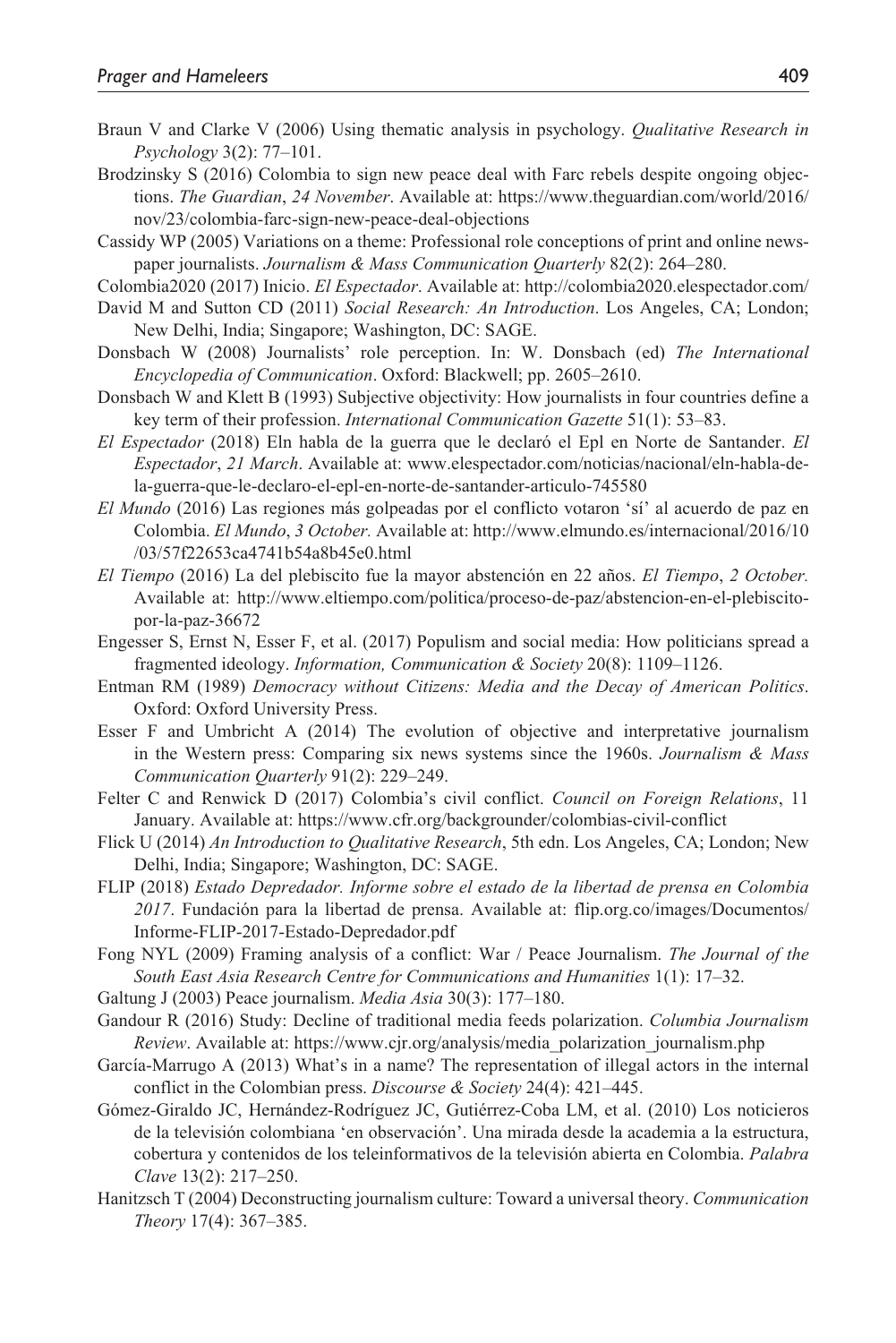- Harcupp T and O'Neill D (2016) What is news? News values revisited (again). *Journalism Studies* 18: 1470–1488.
- Howard R (2015) Conflict-sensitive journalism: (R)evolution in media peacebuilding. In: Hoffmann J and Hawkins V (eds) *Communication and Peace: Mapping an Emerging Field*. London; New York: Routledge; pp. 62–75.
- Keeble RL, Tulloch J and Zollmann F (2010) *Peace Journalism, War and Conflict Resolution*. New York: Peter Lang.
- La Silla Vacia (2017) Quiénes Somos? Available at: [http://lasillavacia.com/content/quienes](http://lasillavacia.com/content/quienes-somos-55168)[somos-55168](http://lasillavacia.com/content/quienes-somos-55168)
- Lynch J and McGoldrich A (2005) *Peace Journalism*. Stroud: Hawthorn Press.
- Lynch J and McGoldrick A (2012) Responses to peace journalism. *Journalism* 14(8): 1042–1058.
- Manetto F (2018) Iván Duque advierte de que cambiará los acuerdos de paz sin romperlos. *El País*. Available at: [https://elpais.com/internacional/2018/06/18/colombia/1529351991\\_715042.](https://elpais.com/internacional/2018/06/18/colombia/1529351991_715042.html) [html](https://elpais.com/internacional/2018/06/18/colombia/1529351991_715042.html)
- Marshall MN (1996) Sampling for qualitative research. *Family Practice* 13(6): 522–526.
- Mitra S (2016) Display-through-foregrounding by photojournalists as self-reflexivity in photojournalism: Two case studies of accidental peace photojournalism. *Conflict & Communication Online* 15(2): 1–12.
- ¡Pacifista! (2017) VICE Presenta: ¡Pacifista! Una plataforma para la generación de paz. *¡Pacifista!* Available at: http://pacifista.co
- Patterson TE (1996) Bad news, bad governance. *The Annals of the American Academy of Political and Social Science* 546(1): 97–108.
- Pilger J (2010) Foreword. In: Keeble RL, Tulloch J and Zollmann F (eds) *Peace Journalism, War and Conflict Resolution*. New York: Peter Lang, pp. x–xi.
- Restrepo LA and Ramírez S (2016) Colombia: sorpresas y sobresaltos de la paz. *Nueva Sociedad* 266: 129–139.
- Roddel S (2016) Colombia's defeated peace agreement not entirely surprising, social media analysis shows. *University of Notre Dame*, 4 October. Available at: [http://news.nd.edu/](http://news.nd.edu/news/colombias-defeated-peace-agreement-not-entirely-surprising-social-media-analysis-shows/) [news/colombias-defeated-peace-agreement-not-entirely-surprising-social-media-analy](http://news.nd.edu/news/colombias-defeated-peace-agreement-not-entirely-surprising-social-media-analysis-shows/)[sis-shows/](http://news.nd.edu/news/colombias-defeated-peace-agreement-not-entirely-surprising-social-media-analysis-shows/)
- Rodríguez C, Romero MC, Navarro LR, et al. (2015) Medios de redes sociales y polarización en Colombia. Uso de Twitter durante el proceso de Paz Colombiano. FNPI. Available at: [http://](http://drive.google.com/file/d/0B2uKVZxfSo3dX05iNTJ6NnN1MkE/view) [drive.google.com/file/d/0B2uKVZxfSo3dX05iNTJ6NnN1MkE/view](http://drive.google.com/file/d/0B2uKVZxfSo3dX05iNTJ6NnN1MkE/view)
- Salgado S and Strömbäck J (2011) Interpretive journalism: A review of concepts, operationalizations and key findings. *Journalism* 13(2): 144–161.
- *Semana* (2017) Iván Duque, el hombre de Uribe. *Semana*, *12 October.* Available at: [https://www.](https://www.semana.com/nacion/articulo/perfil-de-ivan-duque-candidato-del-centro-democratico-elecciones-2018/550159) [semana.com/nacion/articulo/perfil-de-ivan-duque-candidato-del-centro-democratico-elec](https://www.semana.com/nacion/articulo/perfil-de-ivan-duque-candidato-del-centro-democratico-elecciones-2018/550159)[ciones-2018/550159](https://www.semana.com/nacion/articulo/perfil-de-ivan-duque-candidato-del-centro-democratico-elecciones-2018/550159)
- *Semana* (2018) 282 líderes sociales fueron asesinados en Colombia desde 2016. *Semana*, *1 March.*  Available at: [https://www.semana.com/nacion/articulo/defensoria-del-pueblo-282-lideres](https://www.semana.com/nacion/articulo/defensoria-del-pueblo-282-lideres-sociales-asesinados-en-colombia/558634)[sociales-asesinados-en-colombia/558634](https://www.semana.com/nacion/articulo/defensoria-del-pueblo-282-lideres-sociales-asesinados-en-colombia/558634)
- Shaw IS, Lynch J and Hackett RA (2011) Introduction. Expanding peace journalism: Comparative and critical approaches. In: Lynch J, Hackett RA and Shaw IS (eds) *Expanding Peace Journalism: Comparative and Critical Approaches*. Sydney, NSW, Australia: Sydney University Press, pp. 7–31.
- Skovsgaard M, Albæk E, Bro P, et al. (2013) A reality check: How journalists' role perceptions impact their implementation of the objectivity norm. *Journalism* 14(1): 22–42.
- UNHCR (2017) Colombia factsheet. *UNHCR*, *February*. Available at: [http://reporting.unhcr.org/](http://reporting.unhcr.org/sites/default/files/UNHCR%20Colombia%20Factsheet%20-%20February%202017.pdf) [sites/default/files/UNHCR%20Colombia%20Factsheet%20-%20February%202017.pdf](http://reporting.unhcr.org/sites/default/files/UNHCR%20Colombia%20Factsheet%20-%20February%202017.pdf)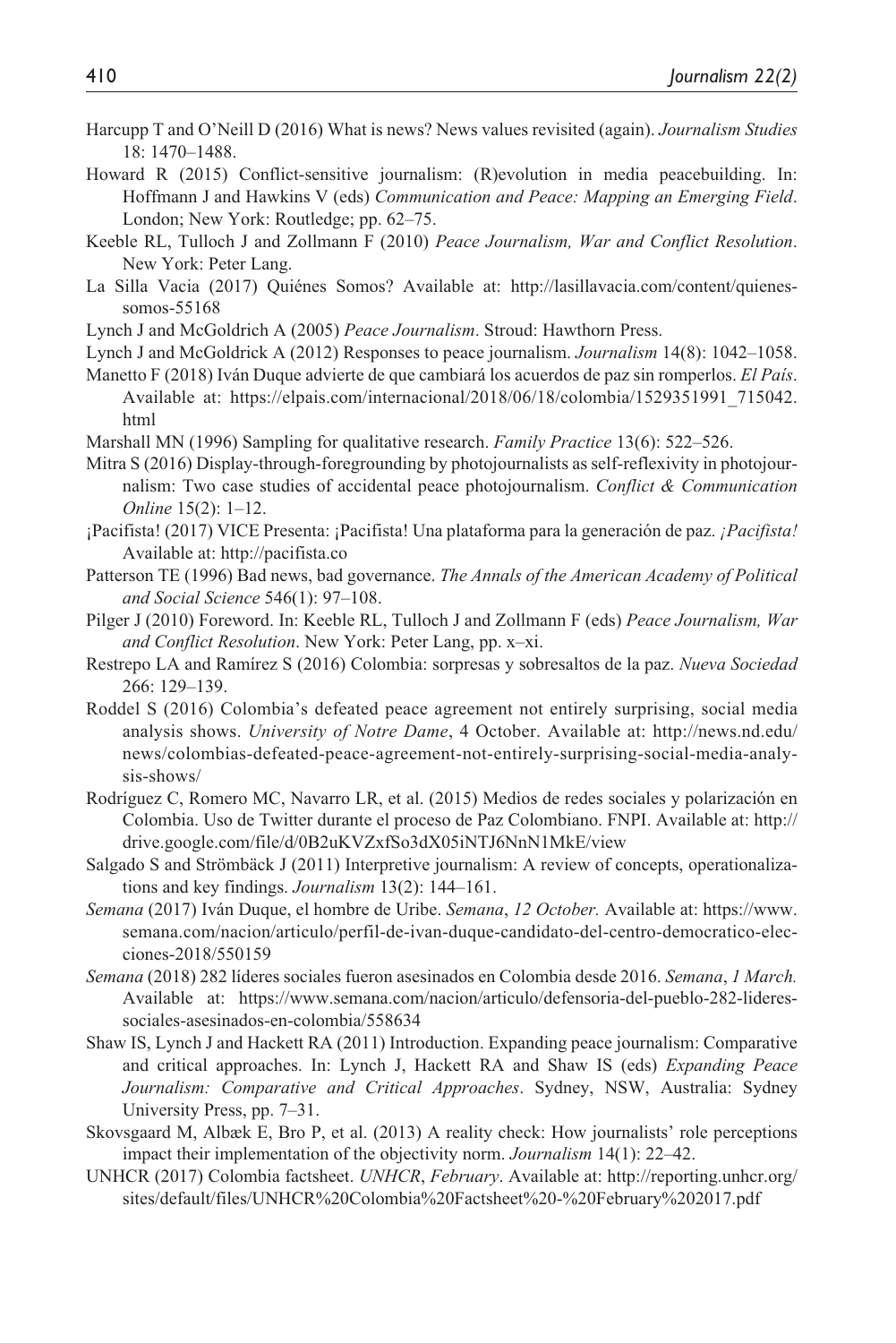- Universidad de los Andes (2018) Implementación Del Acuerdo De Paz, Polarización Y Desconfianza Ciudadana En La Política. Available at: [https://uniandes.edu.co/noticias/](https://uniandes.edu.co/noticias/antropologia/implementacion-del-acuerdo-de-paz-polarizacion-y-desconfianza-ciudadana-en-la-politica) [antropologia/implementacion-del-acuerdo-de-paz-polarizacion-y-desconfianza-ciudadana](https://uniandes.edu.co/noticias/antropologia/implementacion-del-acuerdo-de-paz-polarizacion-y-desconfianza-ciudadana-en-la-politica)[en-la-politica](https://uniandes.edu.co/noticias/antropologia/implementacion-del-acuerdo-de-paz-polarizacion-y-desconfianza-ciudadana-en-la-politica)
- Van Aelst, P, Strömbäck, J, Aalberg, T, et al. (2017) Political communication in a high-choice media environment: a challenge for democracy? *Annals of the International Communication Association*, 4(1), 3–27.
- Van Dalen A, de Vreese CH and Albæk E (2012) Different roles, different content? A four-country comparison of the role conceptions and reporting style of political journalists. *Journalism* 13(7): 903–922.
- Verdad Abierta (2015) Falsos Positivos. *Una herida que sigue abierta*. Available at: [https://ver](https://verdadabierta.com/especiales-v/2015/falsos-positivos/)[dadabierta.com/especiales-v/2015/falsos-positivos/](https://verdadabierta.com/especiales-v/2015/falsos-positivos/)

Verdad Abierta (2017) Quiénes somos. Available at:<https://verdadabierta.com/quienes-somos/>

Weaver DH and McCombs ME (1980) Journalism and social science: A new relationship? *Public Opinion Quarterly* 44(4): 477–494.

#### **Author biographies**

Alicia Prager studied Political Science and International Development at the University of Vienna, followed by the Erasmus Mundus MA "Journalism, Media and Globalization" at Aarhus University, the Danish School of Journalism, the University of Technology Sydney and the University of Amsterdam. The research for the present article was carried out in the course of this programme. Today, she is working as a freelance journalist.

Michael Hameleers is an Assistant Professor in Political Communication at the Amsterdam School of Communication Research (ASCoR), Amsterdam, The Netherlands. His research interests include populism, framing, (affective) polarization and the role of social identity in media effects.

# **Appendix 1**

#### *Interview guide*

- 1. First, can you tell me a bit about your career? Where have you worked and for how long?
- 2. Why did you decide to go into journalism?
- 3. What do you think are the biggest challenges Colombia deals with at the moment regarding the peace process? And how is the media involved in them?
- 4. To what extent would you say a journalist should actively take a role in the peace process or rather stay detached and simply distribute information?
- 5. Do you think this attitude would be shared by your colleagues?
- 6. To what extent and how do you think your own opinion is reflected in your articles? What does this mean in terms of objectivity?
- 7. In many countries, there has been a rise of interpretative journalism, which focuses stronger on causes and explanations. How do you see this in Colombia?
- 8. Studies have shown that Colombian media portrayed the Farc much more negatively than other actors, such as the paras. Why do you think is that?
- 9. How free are you in choosing the topics and angles in your work?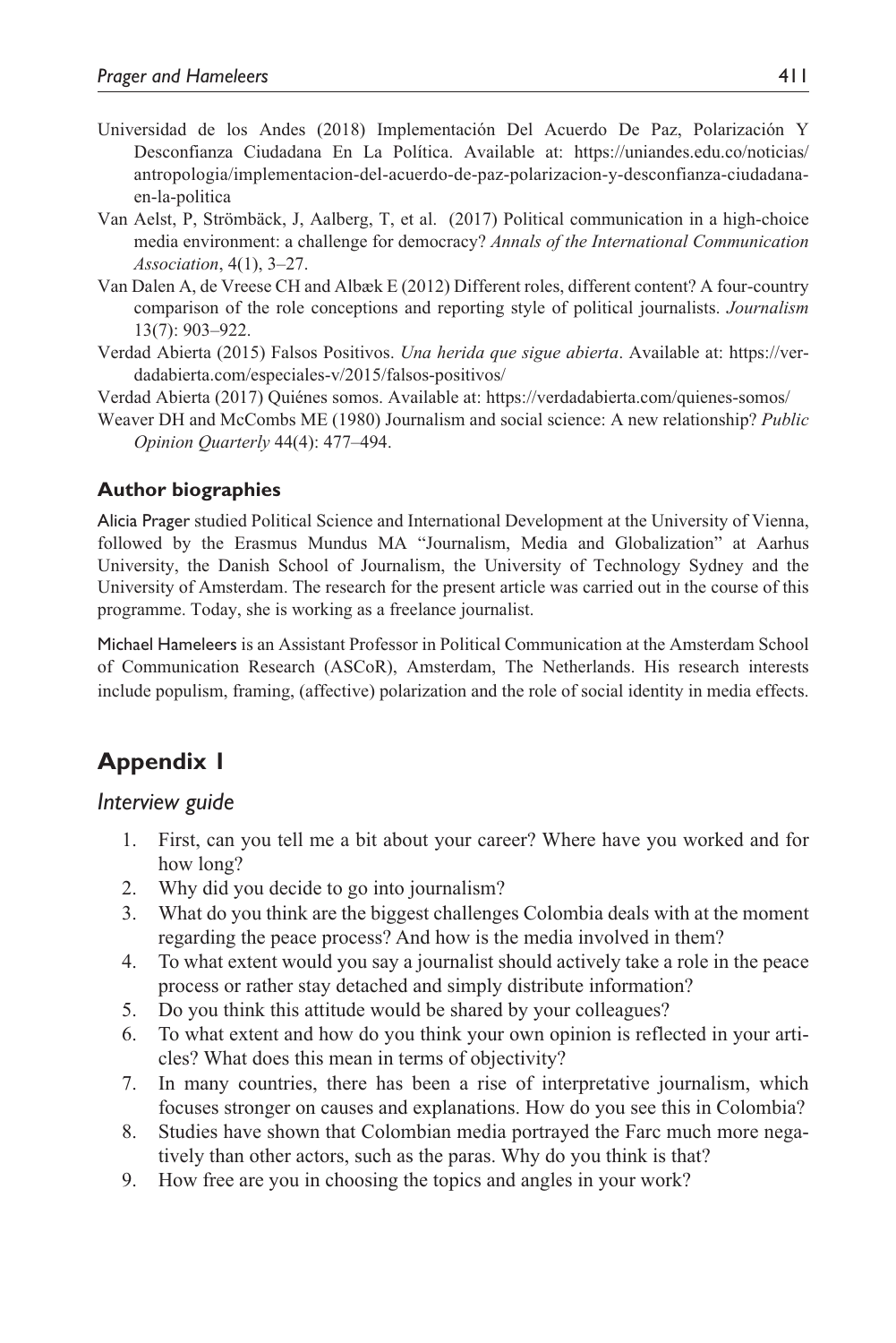- 10. What barriers and facilitators do you experience when you write about the peace process?
- 11. To what extent do you think that journalists should take an active role in promoting peace? Is it okay if journalists take a more advocating role there?
- 12. A possible way to categorize journalistic role models is to divide them into the four following categories. Do you identify with one of these? First, the disseminator – who simply spreads information. Second, the watchdog – who critically scrutinizes the actions of politicians and other influential actors. Third, the advocate – who actively promotes a goal, such as peace in this case. Forth, public mobilizer – who primarily wants to engage the masses into the public debate.
- 13. Do you have anything to add?

|              | Role model(s)                                               | Quote                                                                                                                                                                                                                                                                                                                                                                                                                    |
|--------------|-------------------------------------------------------------|--------------------------------------------------------------------------------------------------------------------------------------------------------------------------------------------------------------------------------------------------------------------------------------------------------------------------------------------------------------------------------------------------------------------------|
| Journalist l | <b>Disseminator</b>                                         | 'The disseminator. Let the people what is going on, we<br>don't take sides'.                                                                                                                                                                                                                                                                                                                                             |
| Journalist2  | Disseminator,<br>Watchdog,<br>Advocate                      | 'I'd say with news pieces, I am a disseminator, because it's<br>just getting it out there. If I am a romantic I would say that<br>I am a watchdog, because I do like to call out people on<br>things. [] And I am an advocate when it comes to peace'.                                                                                                                                                                   |
| Journalist3  | Public Mobilizer,<br>Watchdog                               | 'When there are these pro peace marches, journalists<br>inform and invite people to go there. [] When there<br>are tragedies, TV stations sometimes take the lead to fund<br>people that have been impacted by some tragedies. [] It's<br>very strongly mobilizing but it's also watchdog and eyes are<br>put on the politicians. Is it working? Is it having a real impact<br>on the system? Not as much as it should'. |
| Journalist4  | Advocate                                                    | 'I started journalism because I thought it was a way to<br>inform behaviour of people and to influence their opinions'.                                                                                                                                                                                                                                                                                                  |
| Journalist5  | Disseminator.<br>Watchdog,<br>Advocate, Public<br>Mobilizer | 'If you believe in peace, you will mobilize people towards it.<br>And then you write telling them why peace is good and why<br>they should do something and help somehow that peace<br>really happens and grows and build up consensus. If you are<br>for peace and you see violence to build up, you will be a<br>defender, you will be a watchdog'.                                                                    |
| Journalist6  | Watchdog                                                    | 'I like the journalists a lot, who stays independent here. A<br>journalist, who denounces, who takes evidence, who does<br>investigations, who's work leads to jurisdiction'.                                                                                                                                                                                                                                            |
| Journalist7  | Advocate, Public<br>Mobilizer                               | 'We don't only distribute. We contribute something to<br>society with every piece. We have a big responsibility in<br>providing a message to many, many people'.                                                                                                                                                                                                                                                         |
| Journalist8  | Public Mobilizer.<br><b>Disseminator</b>                    | 'I identify with the public mobilizer but when the aim is to<br>involve the people we take sides. We want them to talk, but<br>out of this and that perspective. We have to be very careful<br>there not to cross the thin lines. That's why it is a mixture<br>with the disseminator'.                                                                                                                                  |

**Table 2.** Coding journalists' role perceptions.